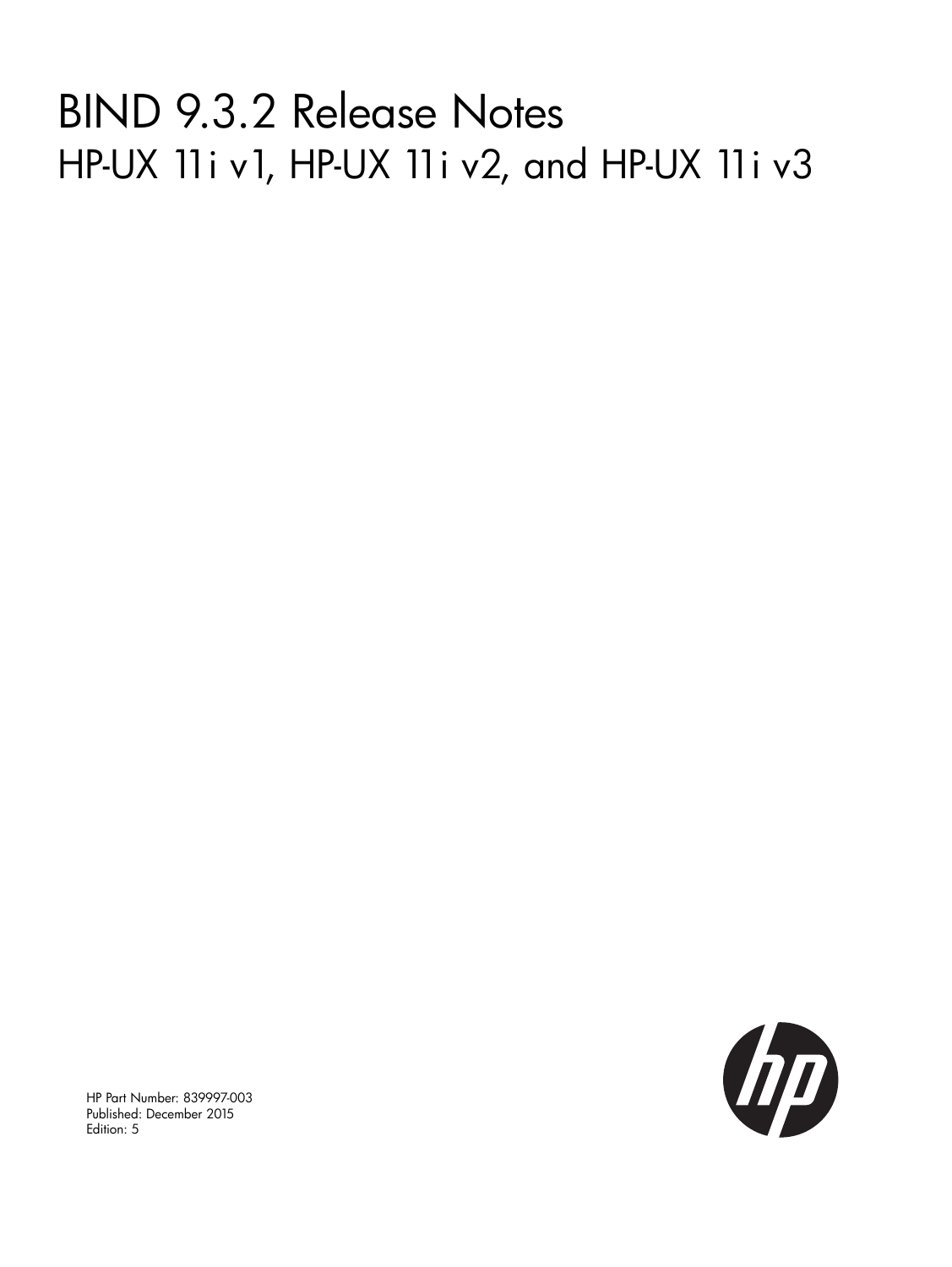#### Legal Notices

© Copyright 2003, 2015 Hewlett-Packard Development Company, L.P.

Confidential computer software. Valid license from HP required for possession, use or copying. Consistent with FAR 12.211 and 12.212, Commercial Computer Software, Computer Software Documentation, and Technical Data for Commercial Items are licensed to the U.S. Government under vendor's standard commercial license.

The information contained herein is subject to change without notice. The only warranties for HP products and services are set forth in the express warranty statements accompanying such products and services. Nothing here should be construed as constituting an additional warranty. HP shall not be liable for technical or editorial errors or omissions contained herein.

Links to third-party websites take you outside the HP website. HP has no control over and is not responsible for information outside HP.com.

UNIX is a registered trademark of The Open Group.

PostScript is a trademark of Adobe Systems Incorporated.

Intel and Itanium are trademarks or registered trademarks of Intel Corporation or its subsidiaries in the United States and other countries.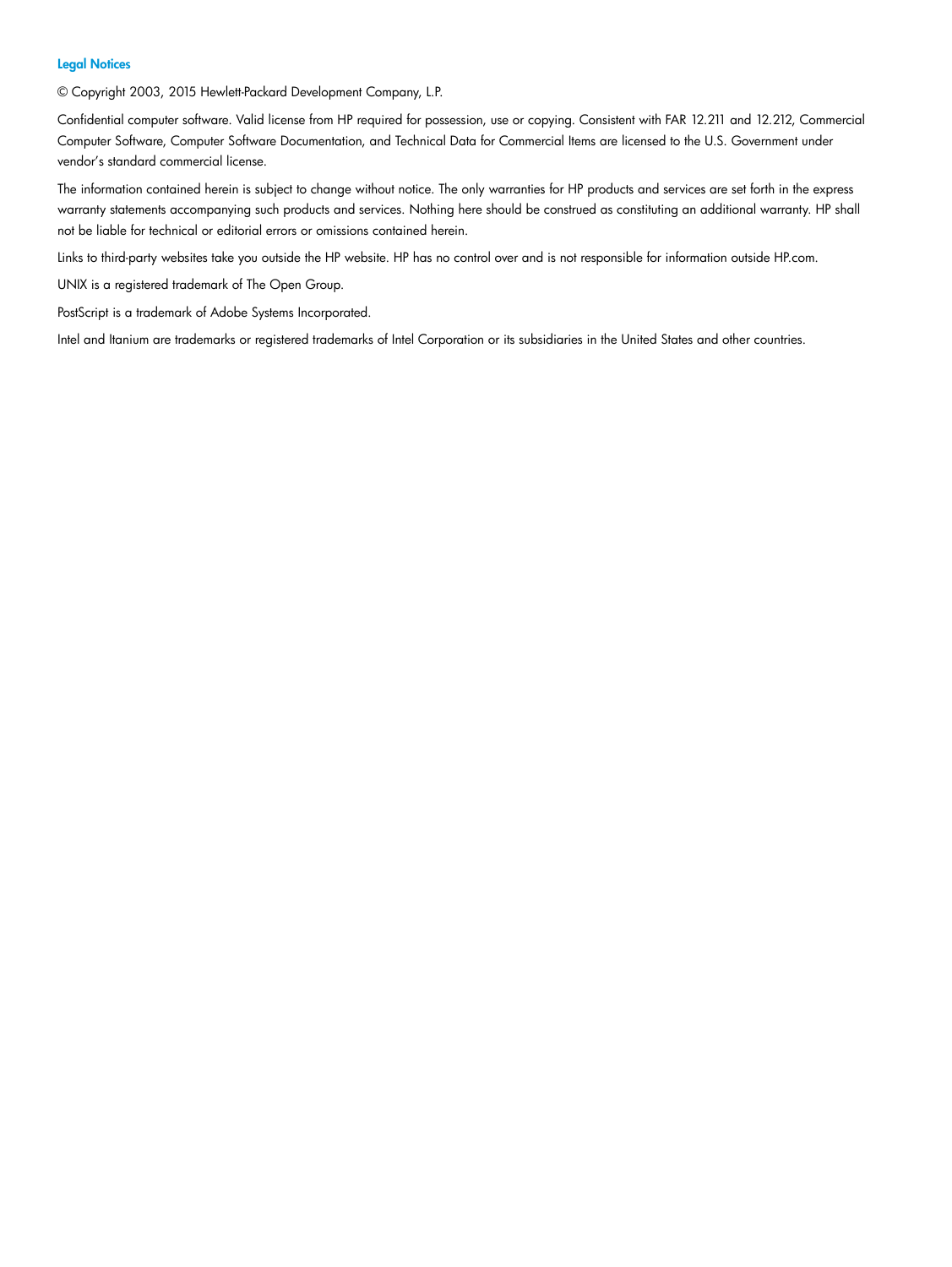# Contents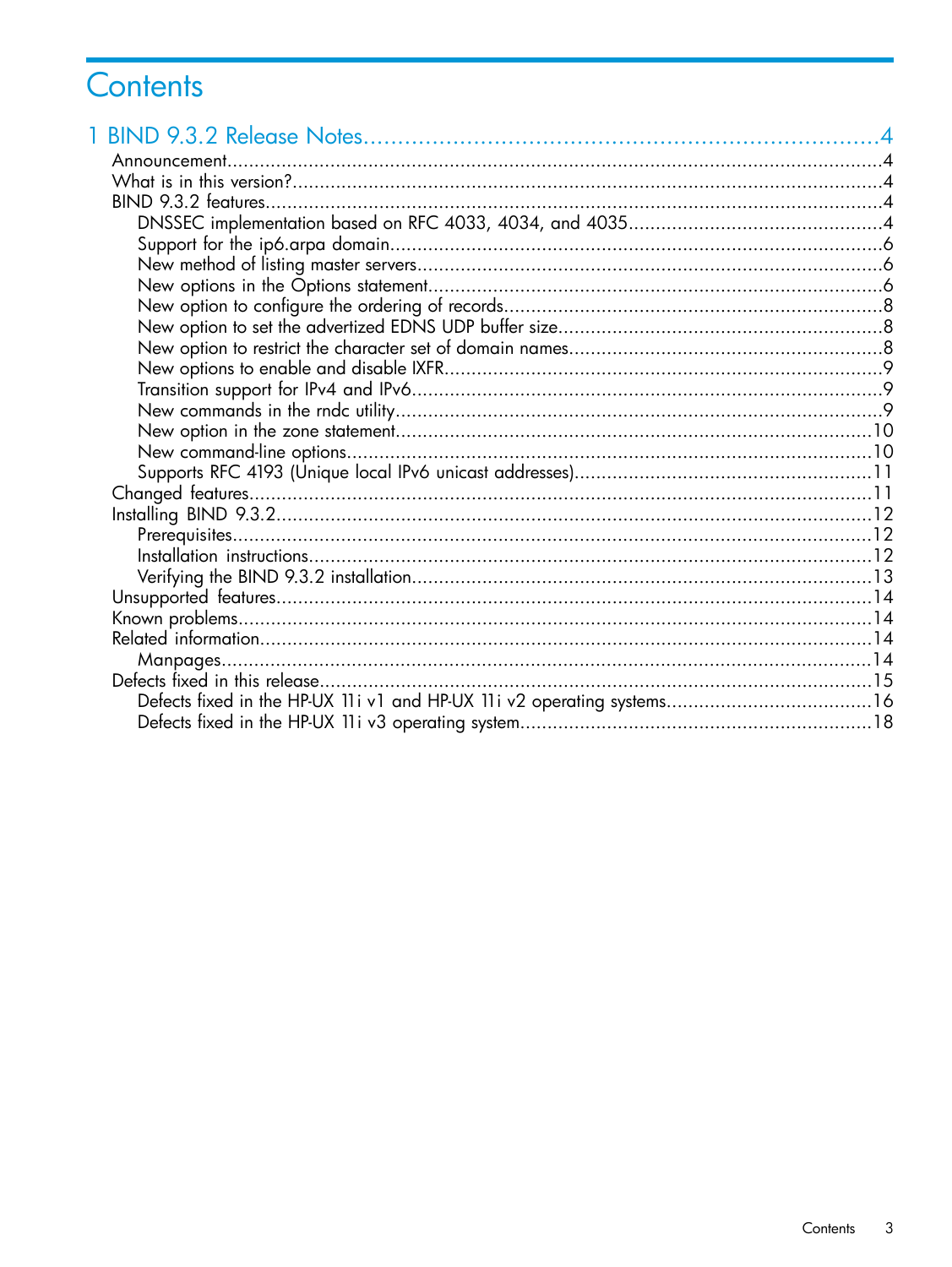## <span id="page-3-0"></span>1 BIND 9.3.2 Release Notes

<span id="page-3-1"></span>This document discusses the most recent product information pertaining to Berkeley Internet Name Domain (BIND) 9.3.2. It also discusses how to install BIND 9.3.2 on the HP-UX 11i v1 and HP-UX 11i v2 operating systems.

#### Announcement

BIND is a Berkeley implementation of the Domain Name System (DNS). It is a distributed network information lookup service that maps host names to Internet addresses, and Internet addresses to host names. It also facilitates Internet mail routing by providing a list of hosts that accept mail for other hosts.

BIND 9.3.2 is the latest web upgrade version of BIND. It is available for download at [http://](http://h20293.www2.hp.com/) [h20293.www2.hp.com/](http://h20293.www2.hp.com/).

NOTE: BIND 9.3.2 will not be supported on HP-UX 11i v3 after 01 April 2014.

<span id="page-3-2"></span>As of the initial release of HP-UX 11i v3, this product is added to new software bundle. As a result, the product can be updated through an HP-UX 11i v3 Operating Environment Update Release (OEUR). It can also be updated through the Application Release (AR) media, through web-releases, and through patches.

### What is in this version?

<span id="page-3-3"></span>This version of BIND 9.3.2 for the HP-UX 11i v1, HP-UX 11i v2 and HP-UX 11i v3 operating systems does not include any new feature and contains only defect fixes. For information on the defect fixes, see ["Defects](#page-14-0) fixed in this release" (page 15).

### BIND 9.3.2 features

BIND 9.3.2 offers the following features:

- "DNSSEC [implementation](#page-3-4) based on RFC 4033, 4034, and 4035" (page 4)
- ["Support](#page-5-0) for the ip6.arpa domain" (page 6)
- "New method of listing master [servers"](#page-5-1) (page 6)
- "New options in the Options [statement"](#page-5-2) (page 6)
- "New option to [configure](#page-7-0) the ordering of records" (page 8)
- "New option to set the [advertized](#page-7-1) EDNS UDP buffer size" (page 8)
- "New option to restrict the [character](#page-7-2) set of domain names" (page 8)
- "New options to enable and [disable](#page-8-0) IXFR" (page 9)
- ["Transition](#page-8-1) support for IPv4 and IPv6" (page 9)
- <span id="page-3-4"></span>• "New [commands](#page-8-2) in the rndc utility" (page 9)
- "New option in the zone [statement"](#page-9-0) (page 10)
- "New [command-line](#page-9-1) options" (page 10)
- "Supports RFC 4193 (Unique local IPv6 unicast [addresses\)"](#page-10-0) (page 11)

### DNSSEC implementation based on RFC 4033, 4034, and 4035

Starting with BIND 9.3.2, the Domain Name System Security Extensions (DNSSEC) feature implements the standards specified in RFC 4033 (DNS Security Introduction and Requirements),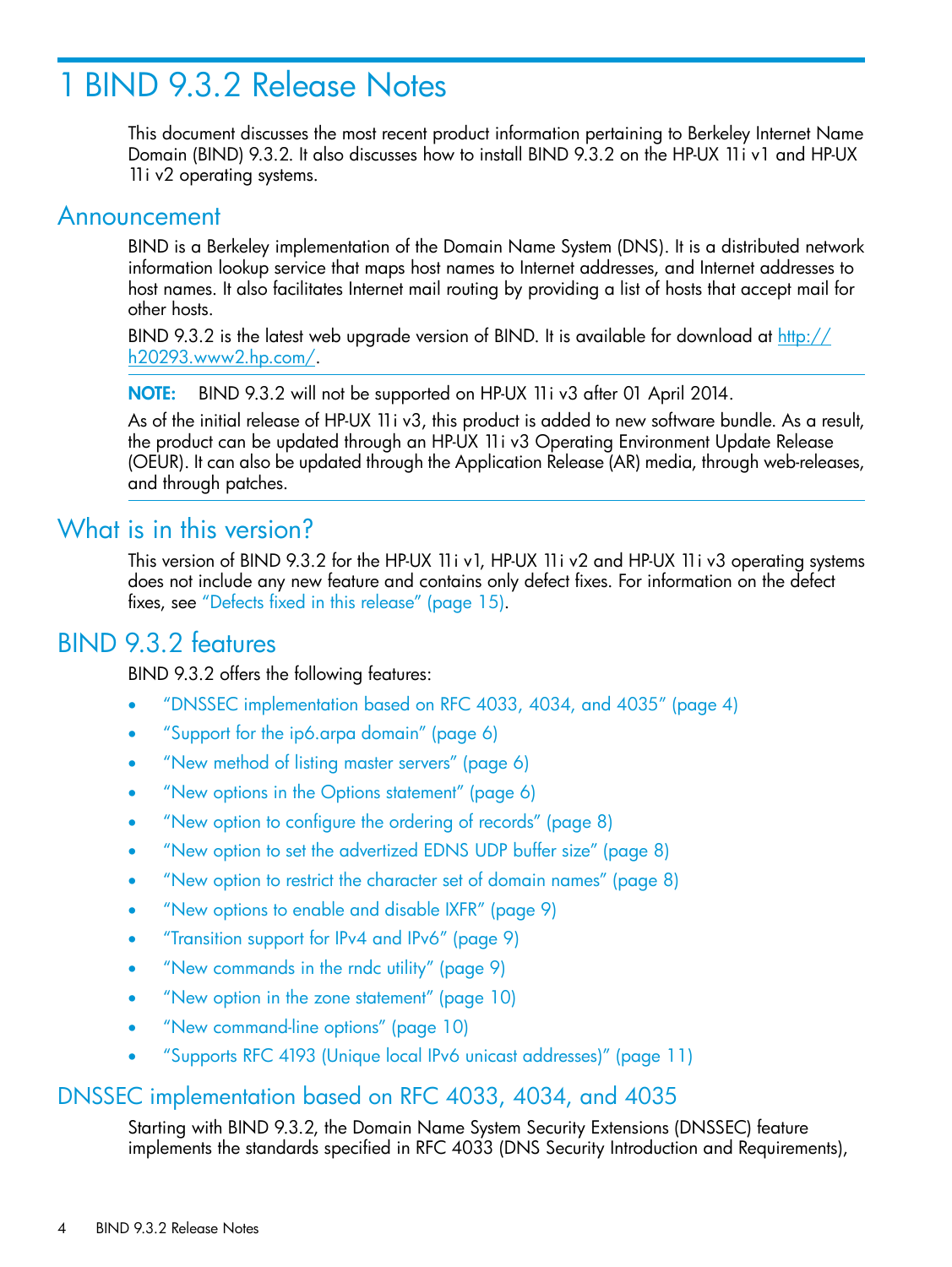4034 (Resource Records for the DNS Security Extensions), and 4035 (Protocol Modifications for the DNS Security Extension). The DNSSEC implementation provides the following new features:

Signed Zone

A signed zone contains additional security-related resource records (RRs). Table 1 [\(page](#page-4-0) 5) describes additional security-related records in BIND 9.3.2.

<span id="page-4-0"></span>

| Table 1 Security-Related RRs in a Signed Zone |  |  |  |
|-----------------------------------------------|--|--|--|

| <b>RR</b> Type                       | <b>Description</b>                                                                                                                                                                                                             |  |
|--------------------------------------|--------------------------------------------------------------------------------------------------------------------------------------------------------------------------------------------------------------------------------|--|
| DNS Public Key (DNSKEY)              | Enables normal DNS resolution and stores public keys. The DNSKEY record<br>replaces the KEY record.                                                                                                                            |  |
| Resource Record Signature<br>(RRSTG) | Stores cryptographically generated digital signatures                                                                                                                                                                          |  |
| Next Secure (NSEC)                   | Enables a security-aware resolver to authenticate a negative reply, for<br>non-existence of name or type, using the same mechanism that is used to<br>authenticate other DNS replies. The NSEC record replaces the NXT record. |  |
| Delegation Signer (DS)               | Simplifies administrative tasks involved in signing delegations across<br>organizational boundaries                                                                                                                            |  |

New DNSSEC options in the options statement

<span id="page-4-1"></span>BIND 9.3.2 provides new DNSSEC options in the options statement. Table 2 [\(page](#page-4-1) 5) lists the new options in the options statement located in the /etc/named.conf file.

#### Table 2 New DNSSEC Options

| Option                                                          | <b>Description</b>                                                                                                                                                                                                             |
|-----------------------------------------------------------------|--------------------------------------------------------------------------------------------------------------------------------------------------------------------------------------------------------------------------------|
| dnssec-enable yes or no;                                        | Enables or disables DNSSEC support. If this option is set to yes,<br>named supports the DNSSEC feature. By default, the DNSSEC<br>feature is not enabled.                                                                      |
| dnssec-lookaside domain<br>trust-anchor domain;                 | Provides the validator an alternate method to validate DNSKEY<br>records at the top of a zone.                                                                                                                                 |
| dnssec-must-be-secure domain<br>yes or no;                      | Specifies hierarchies that are secure (signed and validated). If this<br>option is set to yes, named accepts answers only if they are secure.<br>If this option is set to no, named applies the standard DNSSEC<br>validation. |
| disable-algorithms domain {<br>algorithm; $[$ algorithm; $]$ }; | Disables the specified DNSSEC algorithms at and below the<br>specified name. Multiple disable-algorithms statements are<br>allowed. However, only the most specific is applied.                                                |
| siq-validity-interval number;                                   | Specifies when the automatically generated DNSSEC signatures<br>expire. The default value is 30 days. The maximum is 3660 days<br>(10 years).                                                                                  |

For more information on the new DNSSEC options, see *named.conf*(1)

• New DNSSEC statement in the options statement

BIND 9.3.2 contains trusted-keys, a new DNSSEC statement in the options statement located in /etc/named.conf file. The trusted-keys statement defines DNSSEC security roots. A security root is defined when the public key for a non-authoritative zone cannot be securely obtained through DNS, either because it is the DNS root zone or because its parent zone is unsigned. When a key is configured as a trusted key, it is treated as if it is validated and is secure. The resolver attempts DNSSEC validation on all DNS data in the subdomains of a security root. The trusted-keys statement can contain multiple key entries, each consisting of the key's domain name, flags, protocol, algorithm, and the base-64 representation of the key data. For more information on the trusted-keys statement, see *named.conf*(1)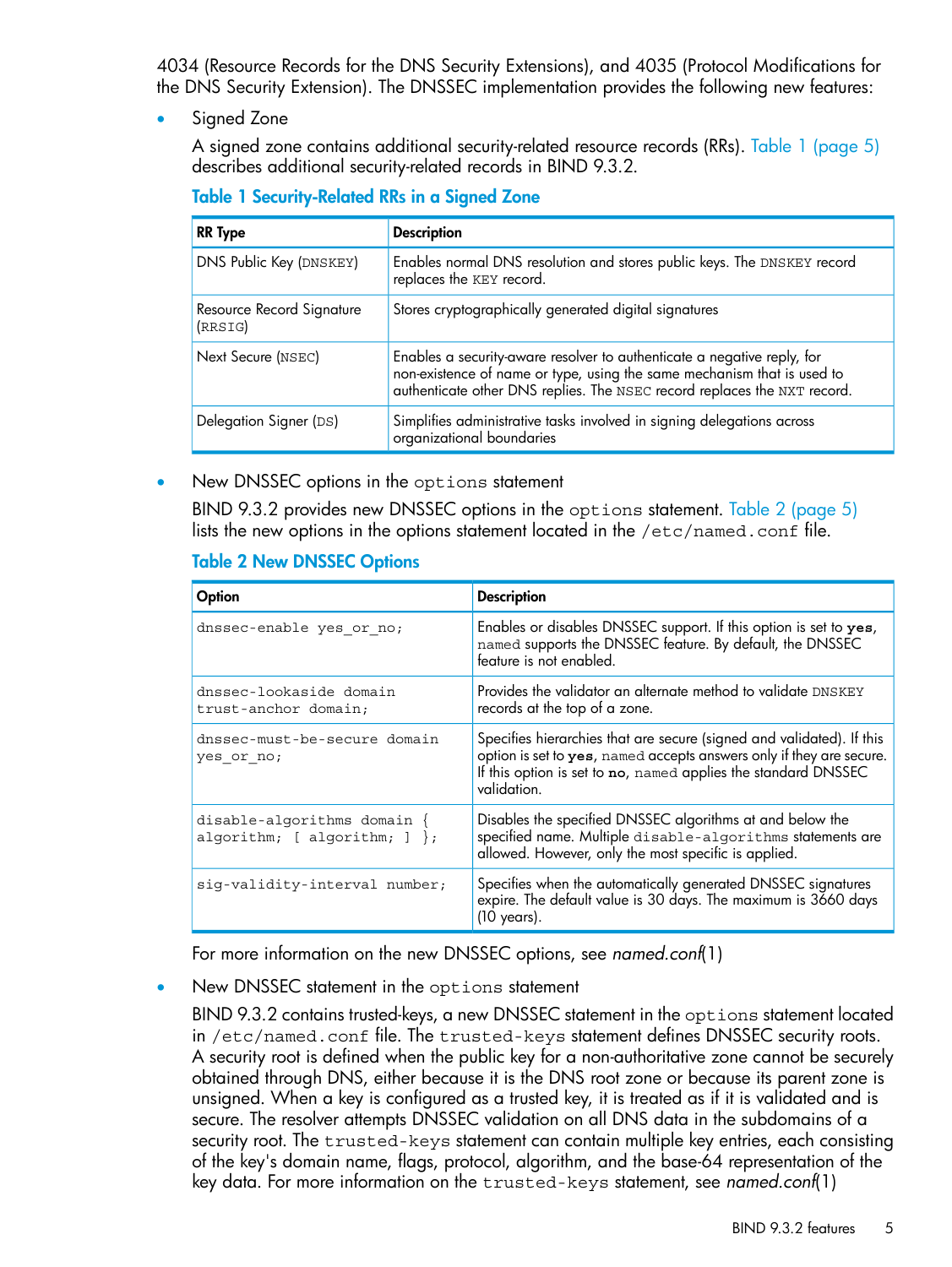### Support for the ip6.arpa domain

<span id="page-5-0"></span>BIND 9.3.2 uses the  $ip6$ . arpa domain for IPv6 forward lookups, instead of the  $ip6$ . int domain. However, BIND 9.3.2 continues to support the ip6.int domain for backward compatibility. BIND 9.3.2 also uses the ip6.arpa domain for storing IPv6 addresses in the DNS. The existing queries that perform additional section processing to locate IPv4 addresses are redefined to perform additional section processing on both IPv4 and IPv6 addresses.

The ip6.arpa domain is a special domain defined to look up a record given an IPv6 address. This domain provides a method to map an IPv6 address to a host name.

An IPv6 address is represented as a name in the  $ip6.\text{arg}$  domain by a sequence of nibbles separated by dots with the suffix . ip6.arpa. The sequence of nibbles is encoded in reverse order wherein the low-order nibble is encoded first, followed by the next low-order nibble and so on. Each nibble is represented by a hexadecimal digit.

For example, consider the following IPv6 address:

4321:0:1:2:3:4:567:89ab

<span id="page-5-1"></span>The following is the reverse lookup domain name in the ip6.arpa domain:

b.a.9.8.7.6.5.0.4.0.0.0.3.0.0.0.2.0.0.0.1.0.0.0.0.0.0.0.1.2.3.4.ip6.arpa.

### New method of listing master servers

Starting with BIND 9.3.2, the masters statement provides a list of master name servers that can be included in the masters clause of the zone statement.

The following is the masters statement with the new masters list option, which specifies the acl name of the list of master name servers:

```
masters name [port ip port] \{ (masters list | ip addr [port ip port]
[\text{key key}); [...];
```
The masters list option specifies one or more IP addresses of master servers, which the slave can contact to update its copy of the zone. The masters\_list elements can also be names of other master lists. This list can be used in the masters clause in the zone statement.

The following is a sample ac1 statement that assigns a symbolic name to an address match list:

```
acl acl1 \{ 15.70.190.186; 15.70.190.115;
 };
```
The following is a sample zone statement with the masters clause:

```
zone "example.com" { 
type slave; 
masters \{ \text{acl1}; \};
file "db.example";
};
Where:
```
<span id="page-5-3"></span>acl1 specifies the name of the list of master name servers.

#### New options in the Options statement

[Table](#page-5-3) 3 lists the new options added in the options statement.

#### Table 3 New Options in the Options Statement

| <b>Option</b> | <b>Description</b>                                                          |
|---------------|-----------------------------------------------------------------------------|
| hostname      | Identifies the host name of the anycast named server that answers the query |
| server-id     | Identifies the server ID of the anycast named server that answers the query |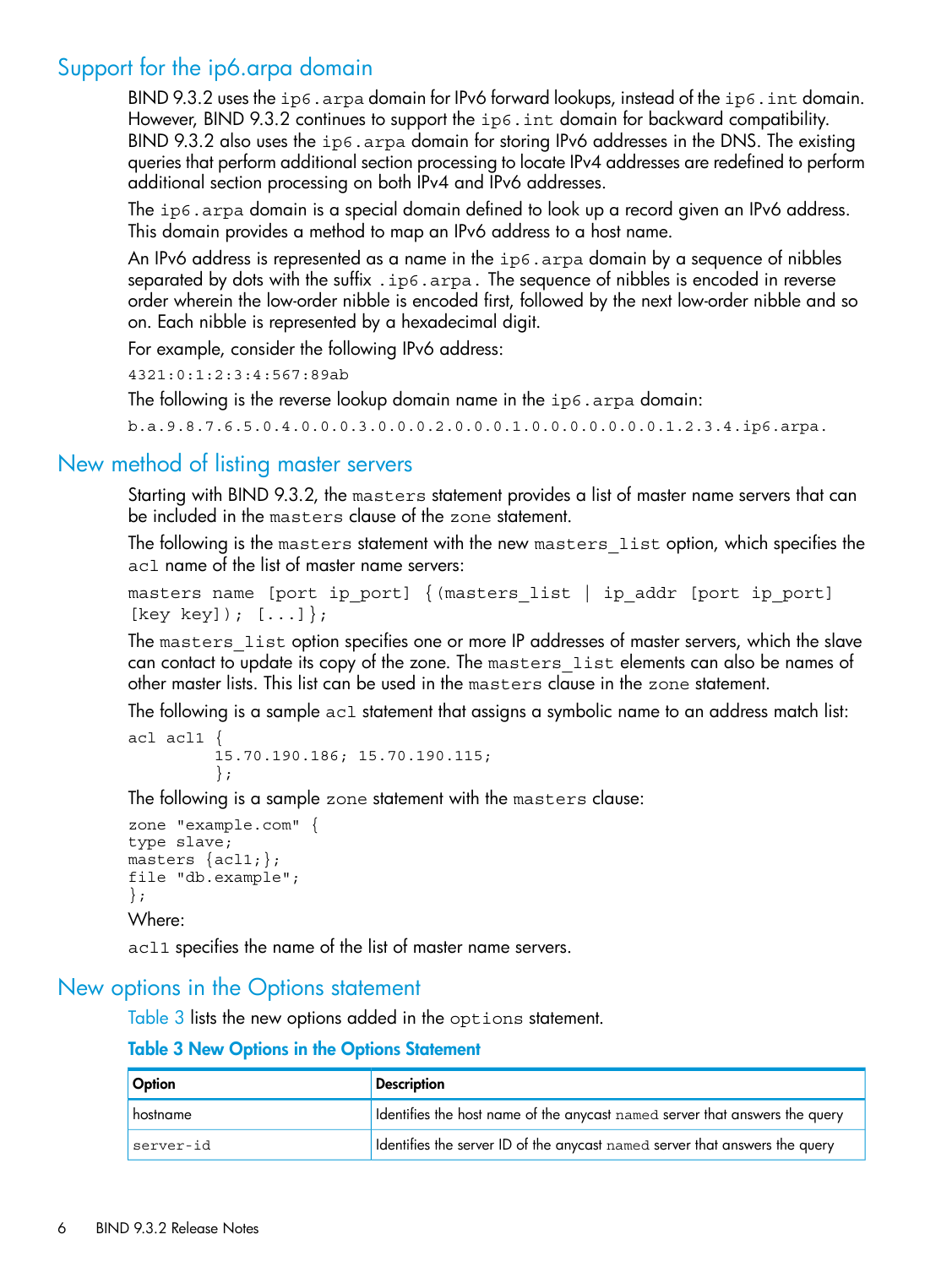| Option                                       | <b>Description</b>                                                                                                                                                                                                                                                                                                 |
|----------------------------------------------|--------------------------------------------------------------------------------------------------------------------------------------------------------------------------------------------------------------------------------------------------------------------------------------------------------------------|
| key-directory                                | Specifies the location of the public and private key files if the current directory<br>is not the working directory                                                                                                                                                                                                |
| memstatistics-file                           | Specifies the pathname of the file where the server writes memory usage statistics<br>upon exit. The default file is named. memstats.                                                                                                                                                                              |
| flush-zones-on-shutdown                      | Specifies whether any pending zone writes must be flushed when the name<br>server exits because of a SIGTERM signal. The default value is no.                                                                                                                                                                      |
| check-names                                  | Specifies the list of IPv4 and IPv6 UDP ports that are not used as system assigned<br>source ports for UDP sockets.                                                                                                                                                                                                |
|                                              | The default value depends on the usage area. For master zones, the default<br>value is fail. For slave zones, the default value is warn. For an answer<br>(response) received from the network, the default value is ignore.                                                                                       |
| avoid-v4-udp-ports and<br>avoid-v6-udp-ports | Avoids named from selecting certain ports                                                                                                                                                                                                                                                                          |
| use-v4-udp-ports and<br>use-v6-udp-ports     | Specifies the port range to be selected by named                                                                                                                                                                                                                                                                   |
| query-source-v6                              | Specifies the address and port used for queries                                                                                                                                                                                                                                                                    |
| tcp-listen-queue                             | This option specifies the length of the listen queue. The default and minimum<br>values are 3. If the kernel supports the dataready accept filter, this option<br>also controls the number of TCP connections that are queued in the kernel space<br>waiting for data, before data is passed to the accept filter. |
| alt-transfer-source                          | Specifies an alternate transfer source, if the transfer source listed in the<br>transfer-source option fails and the use-alt-transfer-source option<br>is set.                                                                                                                                                     |
| alt-transfer-source-v6                       | Specifies an alternate transfer source, if the transfer source listed in the<br>transfer-source-v6 option fails and the use-alt-transfer-source<br>option is set.                                                                                                                                                  |
| use-alt-transfer-source                      | Specifies whether named must use the alternate transfer sources. Alternate<br>transfer sources are used if views are specified; otherwise, the alternate transfer<br>sources are not used for BIND 8 compatibility.                                                                                                |
| max-journal-size                             | Sets a maximum size for each journal file. When the journal file approaches<br>the specified size, older transactions in the journal are removed. The default<br>value is unlimited.                                                                                                                               |
| rrset-order                                  | Configures the ordering of records in a multiple record response                                                                                                                                                                                                                                                   |
| preferred-glue                               | Specifies the glue that is emitted first in the additional section of a query<br>response. If specified, the listed type (A or AAAA) is emitted before any other<br>glue. The default value is NONE if a preference is not set for any type of glue.                                                               |
| root-delegation-only                         | Switches on the enforcement of delegation-only in top level domains (TLDs) and<br>root zones with an optional exclude list.                                                                                                                                                                                        |
| querylog                                     | Specifies whether query logging must be started when named starts. If<br>querylog is not specified, query logging is determined by the presence of<br>the logging category queries.                                                                                                                                |
| disable-algorithms                           | Disables the DNSSEC algorithms at and below the specified name. Multiple<br>disable-algorithms statements are allowed. However, only the most<br>specific disable-algorithms option is applied.                                                                                                                    |
| max-recursion-depth                          | To set a limit on the number of levels of recursion named will allow. The<br>default is 7 levels.                                                                                                                                                                                                                  |
| max-recursion-queries                        | To set a limit on the number of iterative queries named will send before<br>terminating a recursive query. The default is 50 queries.                                                                                                                                                                              |

### Table 3 New Options in the Options Statement *(continued)*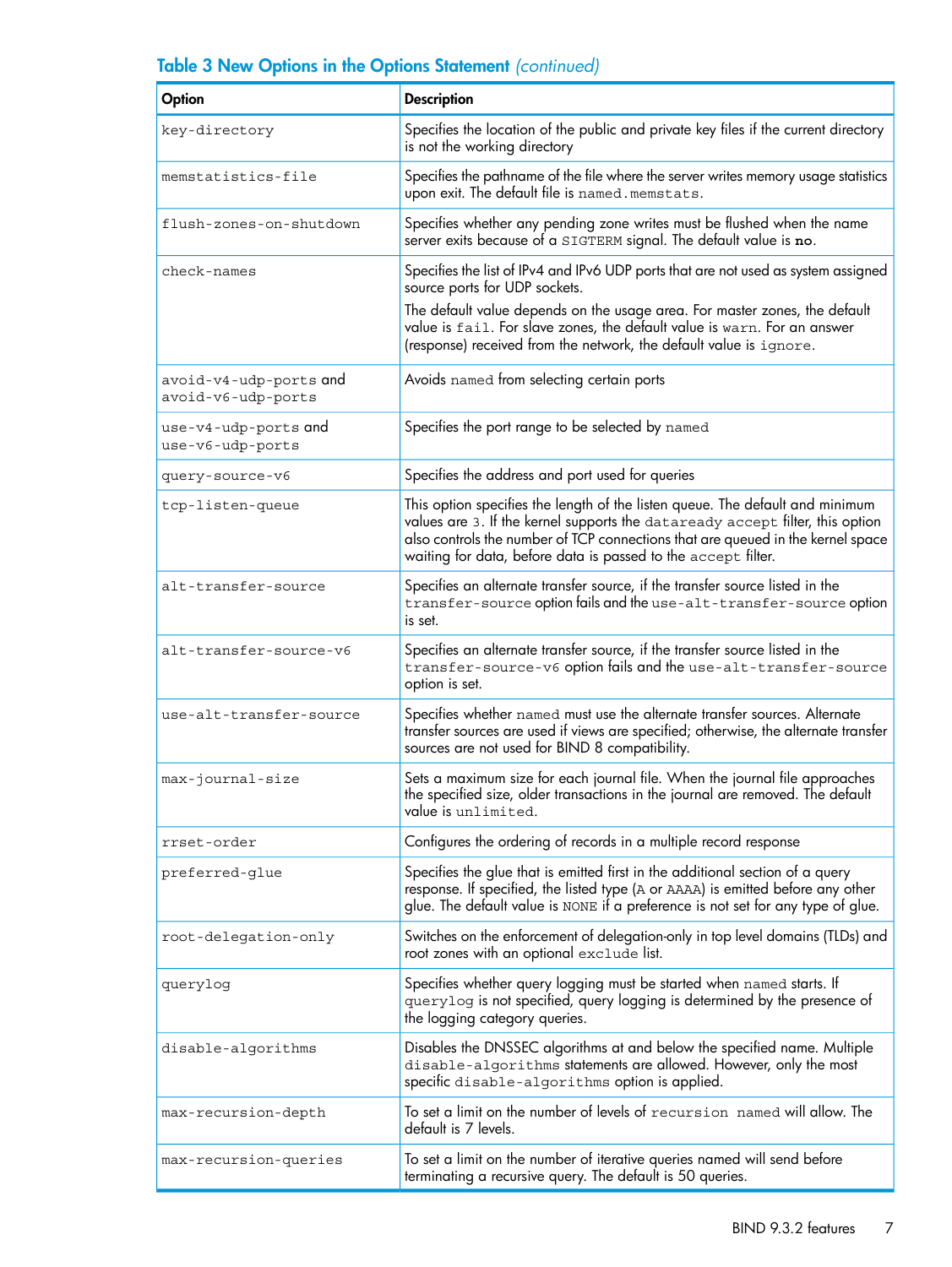### New option to configure the ordering of records

<span id="page-7-0"></span>The new rrset-order option in the options statement enables you to configure the ordering of the records in a multiple-record response. When the name server returns multiple records in a response, it is useful to configure the order of the records placed into the response.

The following is the syntax of the rrset-order option:

```
rrset-order {order_spec};
```
Where, an *order\_spec* can be defined as follows:

```
[class class_name]
[ type type_name ]
[ name domain_name]
order ordering
```
The default value for class and type is ANY, and for name is  $*$ .

The valid values for *ordering* are:

fixed Records are returned in the order they are defined in the zone file

random Records are returned in a random order

cyclic Records are returned in a round-robin order

The following is an example of the rrset-order option:

```
rrset-order {
         class IN type A name "host.example.com" order random;
          order cyclic;
```
#### };

This rrset-order option causes responses for type A records in class IN that have host.example.com as a suffix, to be returned in random order. Other types of records are returned in cyclic order.

<span id="page-7-1"></span>If the options statement contains multiple rrset-order options, they are not combined but only the last rrset-order option is used.

### New option to set the advertized EDNS UDP buffer size

<span id="page-7-2"></span>The edns-udp-size option in the options statement sets the advertised Extended DNS (EDNS) User Datagram Protocol (UDP) buffer size to enable UDP answers to pass through broken firewalls that block fragmented packets greater than 512 bytes. The valid range of values is 512 to 4096 bytes (values not in this range are adjusted appropriately). The default value of this option is 4096 bytes.

#### New option to restrict the character set of domain names

This check-names option in the options statement restricts the character set and syntax of certain domain names in the master files and DNS responses. The rules for valid host names or mail domains are derived from RFC 952 (DoD Internet Host Table Specification) and RFC 821 (Simple Mail Transfer Protocol) as modified by RFC 1123 (Requirements for Internet Hosts - Application and Support). The check-names option checks the names of the owner names of A, AAAA, and MX records and also checks domain names in the RDATA of NS, SOA, and MX records. It also applies to the RDATA of PTR records where the owner name indicates that it is a reverse lookup of a hostname (the owner name ends with in-addr.arpa, ip6.arpa, or ip6.int).

The default value of the check-names option depends on the usage area. For master zones, the default value is fail. For slave zones, the default value is warn. For an answer (response) received from the network, the default value is ignore.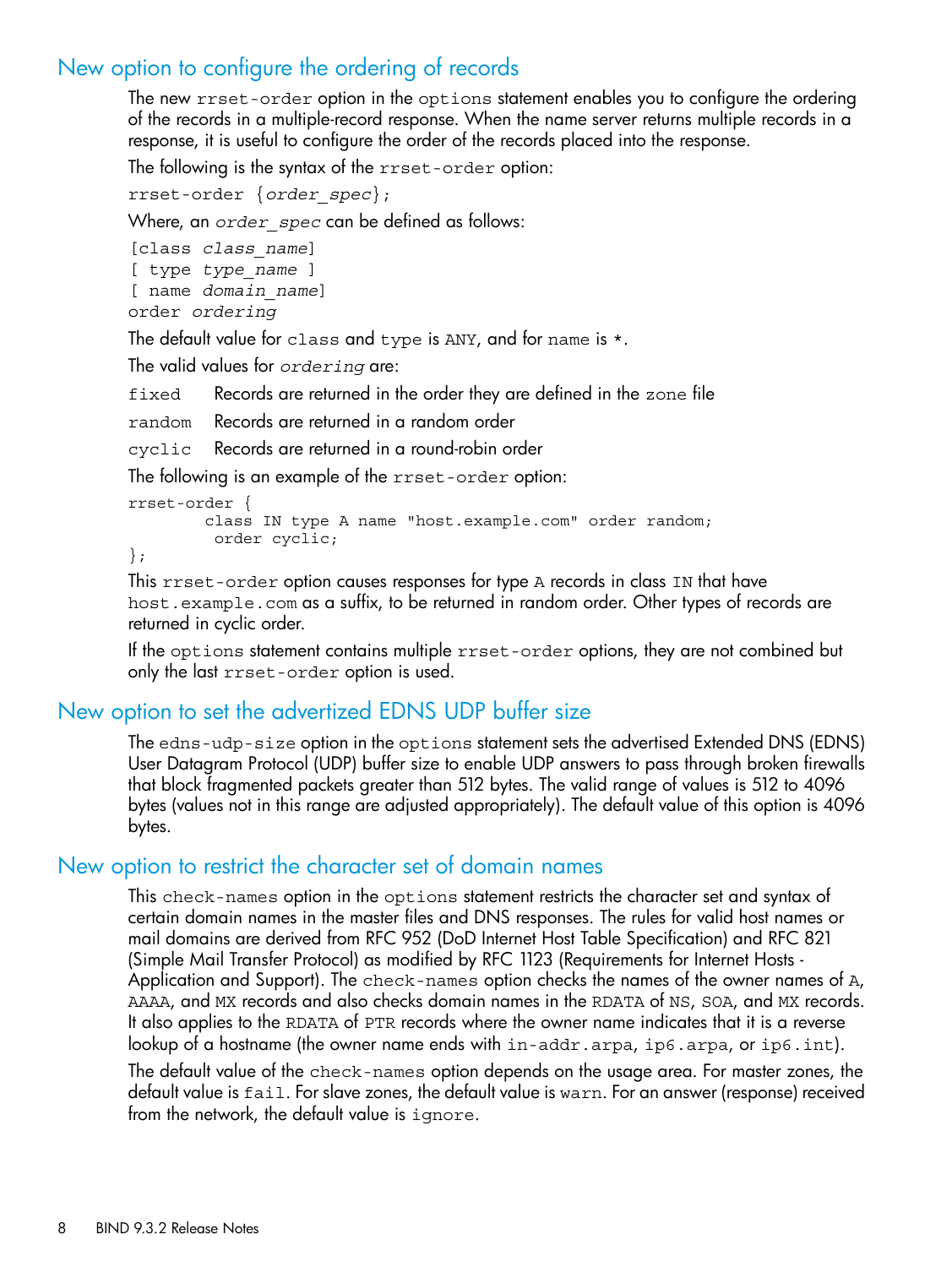### New options to enable and disable IXFR

<span id="page-8-0"></span>In BIND 9.3.2, the incremental zone transfer (IXFR) feature is enabled by default. describes the new options available in the options statement that can be used to enable and disable IXFR.

#### Table 4 Options to Enable and Disable IXFR

| Option                              | <b>Description</b>                                                                                                                                                                                                                                                                                                                                                                                                                                                                                                                                                                                                                                                                                                 |
|-------------------------------------|--------------------------------------------------------------------------------------------------------------------------------------------------------------------------------------------------------------------------------------------------------------------------------------------------------------------------------------------------------------------------------------------------------------------------------------------------------------------------------------------------------------------------------------------------------------------------------------------------------------------------------------------------------------------------------------------------------------------|
| provide-ixfr yes_or_no;             | Determines whether the local server, which acts as a master, responds with<br>an incremental zone transfer when the remove slave server requests an IXFR.<br>If the provide-ixfr option is set to yes, incremental transfer is provided<br>whenever possible. If this option is set to no, all transfers to the remote server<br>is non-incremental.                                                                                                                                                                                                                                                                                                                                                               |
|                                     | If the provide-ixfr option is not set, the value of provide-ixfr in the<br>view or global options statement is used as default.                                                                                                                                                                                                                                                                                                                                                                                                                                                                                                                                                                                    |
| request-ixfr yes or no;             | Determines whether the local server, acting as a slave, requests incremental<br>zone transfers from a remote master server. If this option is not set, the value<br>of request-ixfr in the view or global options statement is used as<br>default. If this option is set to yes, the server, by default, collects statistical<br>data of all zones in the server. If this option is set to no, the server requests<br>a full zone transfer (AXFR).                                                                                                                                                                                                                                                                 |
| ixfr-from-differences<br>yes or no; | Loads a new version of the master zone from the zone file of the server, or<br>receives a new version of the slave file by a non-incremental zone transfer.<br>If this option is set to yes, when the server receives a new version of a slave<br>file by a non-incremental zone transfer, the server compares the new version<br>of the master zone with the previous version of master zone and calculates<br>the set of differences. The differences are logged in the journal file of the<br>zone such that the changes can be transmitted to downstream slaves as an<br>incremental zone transfer. If this option is set to no, the name server must<br>perform a complete zone transfer to the slave server. |

### <span id="page-8-1"></span>Transition support for IPv4 and IPv6

BIND 9.3.2 provides transition support for IPv4 and IPv6 to solve the problem caused by lack of support for either IPv4 or IPv6 address on a host system. It also provides the dual-stack-servers option to enable the transition support for IPv4 and IPv6 addresses. This option specifies host names or addresses of systems that access both IPv4 and IPv6 transports. If the host name is specified, a name server must be able to resolve a host name by using only the transport supported by the name server. If the dual-stack-servers option is used in dual-stacked system, this option does not have any influence if access to the IPv4 or IPv6 transport is disabled on the command line using the named -4 command or named -6 command, respectively.

<span id="page-8-2"></span>The syntax for the dual-stack-servers option in the options statement in the /etc/ named.conf file is as follows:

```
[ dual-stack-servers [port ip_port] { ( domain_name [port ip_port] |
ip addr [port ip port] ) ; ... \}; ]
```
#### New commands in the rndc utility

The following are new commands in the remote name daemon control (rndc) utility:

- retransfer zone [class [view]] This command enables you to retransfer the given zone from the master name server.
- freeze zone [class [view]]

This command enables you to suspend updates to a dynamic zone and enables you to edit a zone that is usually updated dynamically. This command results in changes to the journal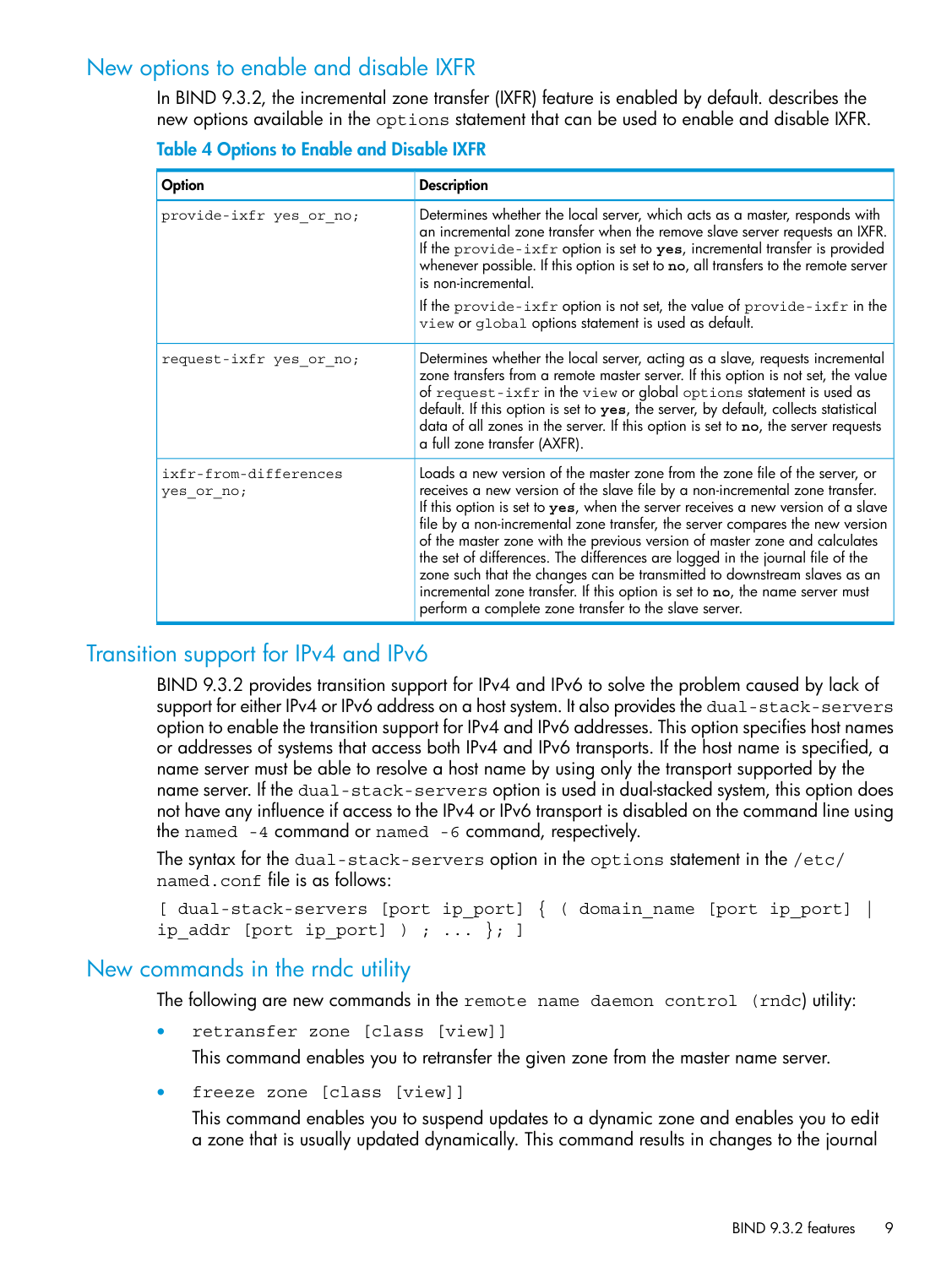file to be synchronized into the master, and the journal file to be removed. All dynamic update attempts are refused if the zone is frozen.

• thaw zone [class [view]]

This command enables you to update a frozen dynamic zone. This command causes the server to reload the zone from the disk and re-enables dynamic updates after the load is complete.

<span id="page-9-0"></span>For more information on these commands, see *rndc*(1). A sample  $\text{rndc}$ .conf file is distributed with this release of BIND in the /usr/examples/bind directory. This file can be generated automatically using the rndc-confgen utility, which is also distributed with BIND 9.3.2.

### New option in the zone statement

<span id="page-9-1"></span>The delegation-only option is added to the zone statement. You can use this option to enforce the delegation-only status of infrastructure zones (for example, COM, NET, and ORG). Any answer that a name server receives without an explicit or implicit delegation in the authority section is treated as NXDOMAIN, which indicates that a host name is not found. The NXDOMAIN response is the type of response sent by the name server.

### New command-line options

<span id="page-9-2"></span>[Table](#page-9-2) 5 lists the new command-line options for the various binaries and tools in BIND 9.3.2.

#### Table 5 New Command-Line Options

| <b>Binaries/Tools</b> | <b>Options</b> | <b>Description</b>                                                                                                                                                                                            |
|-----------------------|----------------|---------------------------------------------------------------------------------------------------------------------------------------------------------------------------------------------------------------|
| dnssec-keygen         | -f flag        | Sets the specified flag in the flag field of the KEY or DNSKEY record.<br>The only recognized flag is Signed Key (KSK) DNSKEY.                                                                                |
| dnssec-keygen         | -k             | Generates KEY records, instead of the DNSKEY records                                                                                                                                                          |
| dnssec-signzone       | $-q$           | Generates DS records for child zones from the keyset files. Existing<br>DS records are removed from the signed db files.                                                                                      |
| dnssec-signzone       | -k key         | Treats the specified key as a key signing key and ignores any key<br>flags. This option can be specified multiple times.                                                                                      |
| dnssec-signzone       | -1 domain      | Generates a DNSSEC lookaside validation (DLV) set in addition to<br>the key (DNSKEY) and DS sets. The domain is appended to the name<br>of the records.                                                       |
| named-checkconf       | $-72$          | Performs a check load on the master zone files in the<br>/etc/named.conf file                                                                                                                                 |
| named-checkconf       | -j             | Reads the journal while loading a zone file                                                                                                                                                                   |
| named-checkzone       | $-1$           | Reads the journal while loading a zone file                                                                                                                                                                   |
| named-checkzone       | -k mode        | Performs check-name checks with the specified failure mode. The<br>values for the failure modes are fail, warn, and ignore. The<br>default value is warn.                                                     |
| named-checkzone       | -n mode        | Specifies if name server (NS) records must be checked to verify<br>whether they are addresses. The values for this option are fail,<br>warn, and ignore. The default value is warn.                           |
| named-checkzone       | -o filename    | Writes the zone output to the directory                                                                                                                                                                       |
| named-checkzone       | -t directory   | Specifies the directory under which the named-checkzone<br>command is chrooted. The \$INCLUDE directives in the configuration<br>file are also processed as if they are run by a similarly chrooted<br>named. |
| named-checkzone       | -w directory   | Specifies named to change to directory so that relative filenames<br>in the master file \$INCLUDE directives are functional. This option is<br>similar to the directory clause in the /etc/named.conf file.   |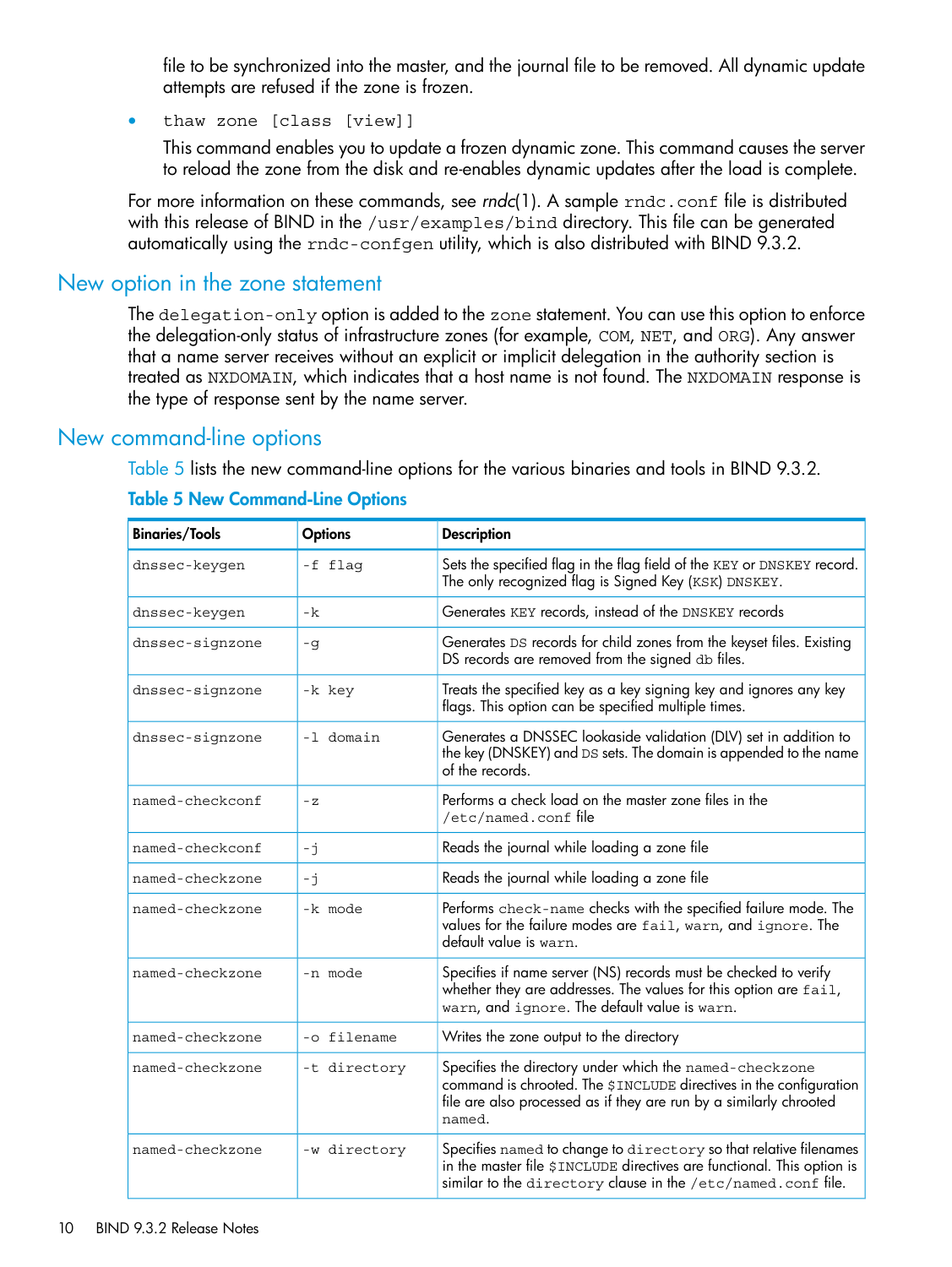| <b>Binaries/Tools</b> | <b>Options</b> | <b>Description</b>                                                                                                                                                               |  |
|-----------------------|----------------|----------------------------------------------------------------------------------------------------------------------------------------------------------------------------------|--|
| named-checkzone       | $-D$           | Specifies the dump zone file in canonical format                                                                                                                                 |  |
| named                 | $-4$           | Specifies named to use only the IPv4 transport even if the host system<br>is capable of handling IPv6 addresses                                                                  |  |
| named                 | - 6            | Specifies named to use only the IPv6 transport even if the host system<br>is capable of handling IPv4 addresses                                                                  |  |
| nsupdate              | -t.            | Sets the maximum timeout value for an update request before it can<br>abort. The default value is 300 seconds. To disable the timeout, set<br>this option to 0.                  |  |
| nsupdate              | $-u$           | Sets the UDP retry interval. The default value is 3 seconds. If this<br>option is set to 0, the interval is computed from the timeout interval<br>and the number of UDP retries. |  |
| nsupdate              | $-1$           | Sets the number of UDP retries. The default value is 3. If this option<br>is set to 0, only one update request is made.                                                          |  |

#### Table 5 New Command-Line Options *(continued)*

### <span id="page-10-0"></span>Supports RFC 4193 (Unique local IPv6 unicast addresses)

<span id="page-10-1"></span>BIND 9.3.2 (C.9.3.2.5.0) for the HP-UX 11i v3 operating system conforms to RFC 4193 (*Unique Local IPv6 Unicast Addresses*). RFC 4193 defines a format for the unique local IPv6 unicast address that is globally unique and not intended for external networks. When named receives an unique local IPv6 unicast address for resolution, it does not send this address to the global DNS server for resolution. Instead, it returns the NXDOMAIN response message by default. As a result, the unique local IPv6 unicast addresses are never exposed to the outside network and are not accessible by external systems.

### Changed features

The following are the changed features in BIND 9.3.2:

- In BIND 9.3.2, *named*(1M) selects the best forwarder from the list of forwarders specified in the /etc/named.conf file and sends the query to the forwader with the lowest roundtrip time. In BIND 9.2.0, *named*(1M) does not select a forwarder from the /etc/named.conf file but sequentially sends queries to all the forwarders in the /etc/named.conf file until the query is answered.
- The following DNSSEC features are modified in BIND 9.3.2:
	- In BIND 9.2.0, when the dnssec-keygen command is executed twice with the HMAC-MD5 algorithm, two different key-file pairs are generated. In BIND 9.3.2, the key files are overwritten, resulting in one key-file pair only.  $\circ$
	- In the previous version of BIND, the dnssec-keygen command used the RSAMD5, DH, DSA, RSA, or HMAC-MD5 algorithm. In BIND 9.3.2, the dnssec-keygen command supports only RSASHA1 and DSA algorithms for DNSSEC. HMAC-MD5 and DH are also supported, in which case a KEY record is generated instead of a DNSKEY record. The -k option must be used to generate a KEY record.
	- In BIND 9.3.2, the key file supplied to nsupdate using the -k option must contain a key of the type KEY and not DNSKEY.
	- The dnssec-signzone command creates the db.<*zone*>.signed file, which contains the NSEC (corresponding to the NXT record in 9.2.0) and RRSIG (corresponding to the SIG record in 9.2.0) records. Additionally, it creates a dsset-<*zone*> file that contains the DS record and the keyset-<*zone*> file that contains the DNSKEY record.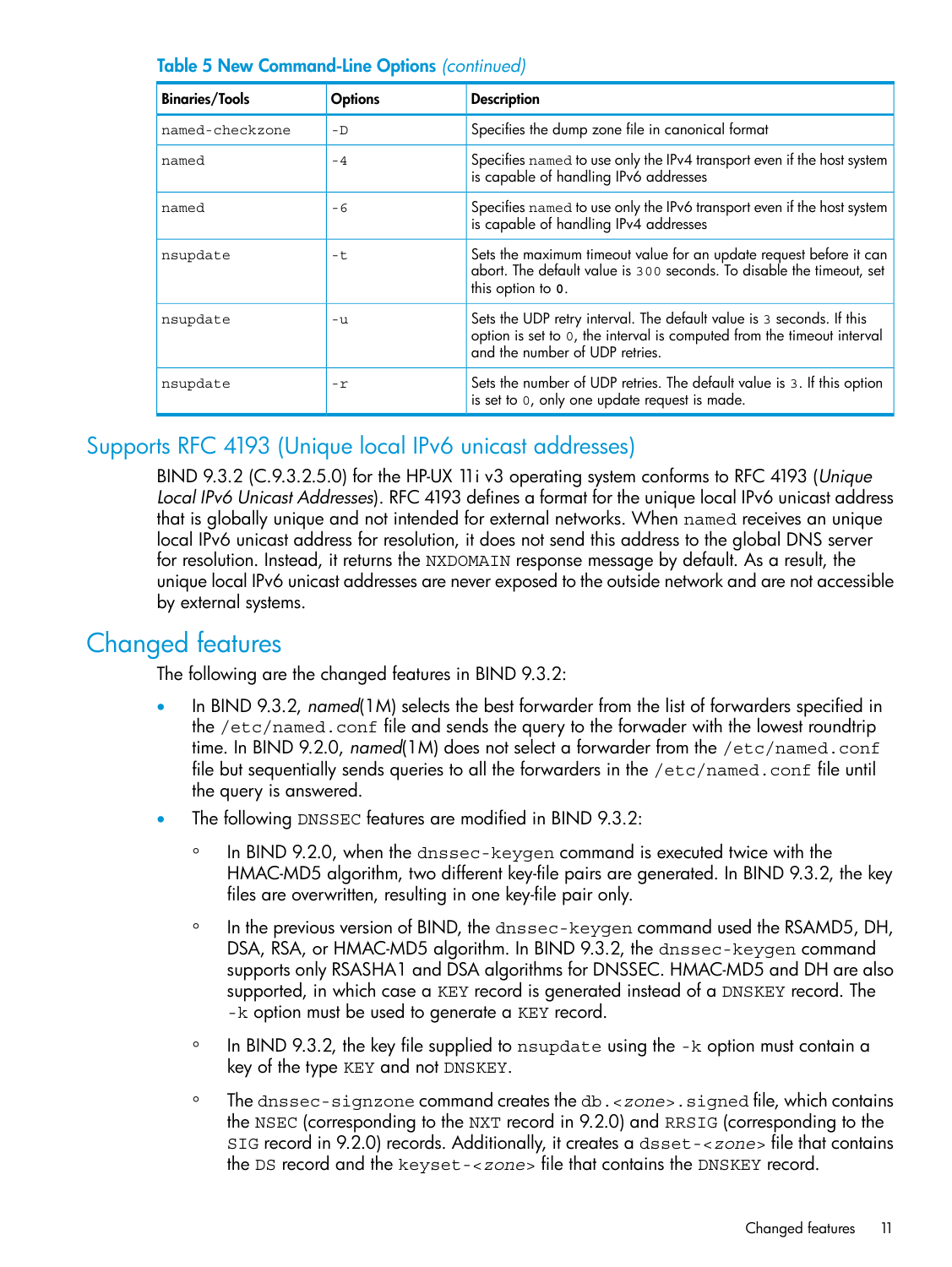- The following dig features are modified in BIND 9.3.2:
	- The -i option in the dig command must be used for IP6.INT IPv6 reverse lookups. By default, dig performs IP6.ARPA reverse IPv6 lookups.  $\circ$
	- The output of the dig name command for Not Implemented is changed from NOTIMPL to NOTIMP.
- <span id="page-11-3"></span>[Table](#page-11-3) 6 lists the changed command-line options for the dnssec-signzone tool in BIND 9.3.2.

#### Table 6 New Command-Line Options

| <b>Binaries/Tools</b> | <b>Old Option</b> | <b>New Option</b> | <b>Changed Functionality</b>                      |
|-----------------------|-------------------|-------------------|---------------------------------------------------|
| dnssec-signzone       | -c cycle-time     | -c class          | Specifies the DNS class of the zone               |
| dnssec-signzone       | -n ncpus          | -n threads        | No change in the functionality for this<br>option |

### <span id="page-11-0"></span>Installing BIND 9.3.2

<span id="page-11-1"></span>This section describes how to install BIND 9.3.2. It also lists the prerequisites for installing BIND 9.3.2.

### **Prerequisites**

1

<span id="page-11-4"></span>[Table](#page-11-4) 7 lists the prerequisites for installing BIND 9.3.2 on the HP-UX 11i v1 and v2 operating systems.

#### Table 7 BIND 9.3.2 Prerequisites

| <b>Operating System</b>  | Prerequisite                                                                                                                                                          |  |
|--------------------------|-----------------------------------------------------------------------------------------------------------------------------------------------------------------------|--|
| HP-UX 11 iv1             | For using DNSSEC Public Key Cryptography functionality, the OpenSSL<br>library must be installed. However, named will continue to run without<br>the OpenSSL library. |  |
| $HP$ -UX 11 i $\sqrt{2}$ |                                                                                                                                                                       |  |
| $HP-UX 11i v3$           | No prerequisites                                                                                                                                                      |  |

For the HP-UX 11i v1 operating system, install the OpenSSL software from http://www.software.hp.com to obtain the OpenSSL libraries. For the HP-UX 11i v2 operating system, the OpenSSL libraries are available as part of the core operating system.

<span id="page-11-2"></span>NOTE: If you have installed the Web upgrade version of BIND 9.2.0 on an HP-UX 11i v1 system, ensure that you remove the BIND 9.2.0 depot before installing BIND 9.3.2.

### Installation instructions

To install BIND 9.3.2, complete the following steps:

- 1. Review to ensure that your system meets BIND 9.3.2 installation requirements.
- 2. Go to the HP Software Depot website at:

[http://h20293.www2.hp.com/.](http://h20293.www2.hp.com/)

- 3. Use the Search button to browse for BIND. The product catalog page is displayed.
- 4. Select BIND in the product catalog. The BIND page is displayed.
- 5. Read the "Overview" and "Installation" pages for BIND.
- 6. Click on Select option at the bottom right of any of these pages.
- 7. Select the appropriate release of HP-UX operating system.
- 8. Enter the registration information. Read and accept the terms and conditions statements.
- 9. Click **Next>>**. The Electronic Delivery Receipt page is displayed.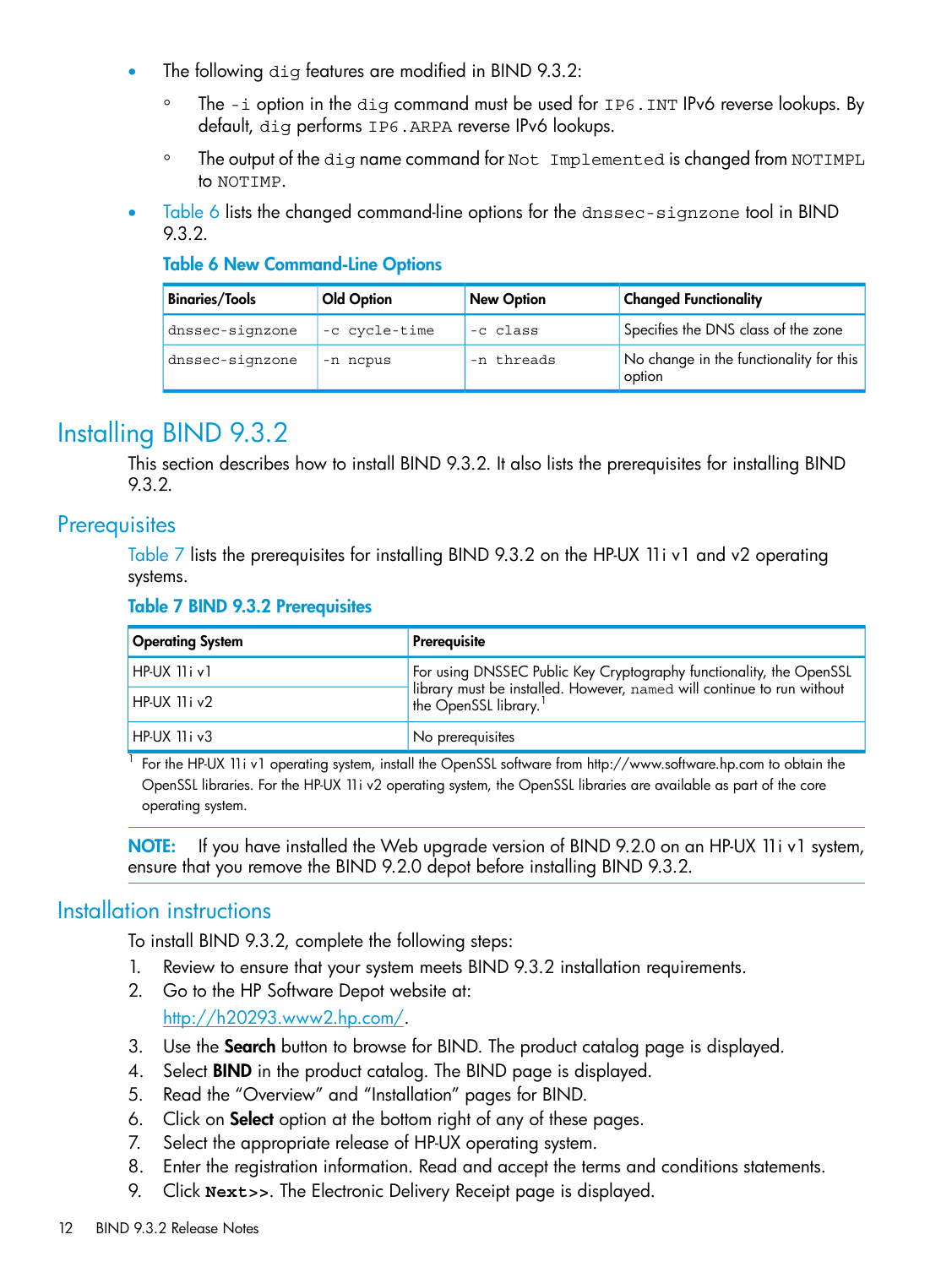- 10. Select the BIND 9.3.2 depot under Download Software.
- 11. Save the BIND 9.3.2 depot in a local directory, for example, /tmp.
- 12. To verify that the BIND 9.3.2 depot is downloaded properly in the local directory, enter the following HP-UX MD5 Secure Checksum command at the HP-UX prompt:

#### # **md5sum** *<depot\_name>*

The result of this command must match the fingerprint provided in the Electronic Delivery Receipt. If the result does not match, download the BIND 9.3.2 depot again.

NOTE: The HP-UX MD5 Secure Checksum software is not installed by default on the system. It is available at:

<http://h20293.www2.hp.com/>

13. To install the BIND 9.3.2 depot, enter the following command at the HP-UX prompt:# **swinstall -s** *<fully\_qualified\_depot\_source\_path>*

The swinstall window is displayed.

NOTE: Ensure that the DNSUPGRADE.PHNE\_33766 product or the DNSUPGRADE. PHNE 34226 product is installed before installing the DNSUPGRADE.BindUpgrade product. If you have installed the PHNE\_33766 or PHNE\_34226 patch or any of its superseding patches, you need not install the DNSUPGRADE. PHNE\_33766 or DNSUPGRADE.PHNE\_34226 product.

- 14. Press the space bar to select the product that you wish to install.
- $\mathbb{O}$ IMPORTANT: Do not install Web release versions of BIND prior to BIND 9.3.2, after installing the DNSUPGRADE.BindUgrade product. Do not install BIND 9.3.2 version after installing HPUX-NameServer product of BIND 9.7.3 on 11iv3
	- 15. Select **Install** in the Action menu. The Install Analysis window is displayed.
	- 16. Select OK when the Status field displays a Ready message. The Install window is displayed. The BIND 9.3.2 software installation starts. The swinstall command loads the BIND 9.3.2 files on to the system in approximately 3 to 5 minutes.
	- 17. Select **Done** when the Status field displays a Completed message.
	- 18. Select **File->Exit** to exit from the swinstall window.

The named daemon is preconfigured and starts after installation. The swinstall command installs BIND in the /opt directory.

<span id="page-12-0"></span>For more information on configuring and using BIND, see the *HP-UX IP Address and Client Management Services Administrator's Guide* at:

http://www.hp.com/go/hpux-networking-docs-11 iv3.

### Verifying the BIND 9.3.2 installation

To verify whether the BIND 9.3.2 depot is installed successfully on your system, enter the following command at the HP-UX prompt:

# **swlist -l product** *<depot\_name>*

If BIND 9.3.2 is installed properly, the following output is displayed:

• On an HP-UX 11i v1 operating system

```
# Initializing...
# Contacting target "hostname"...
#
# Target: hostname:/
#
```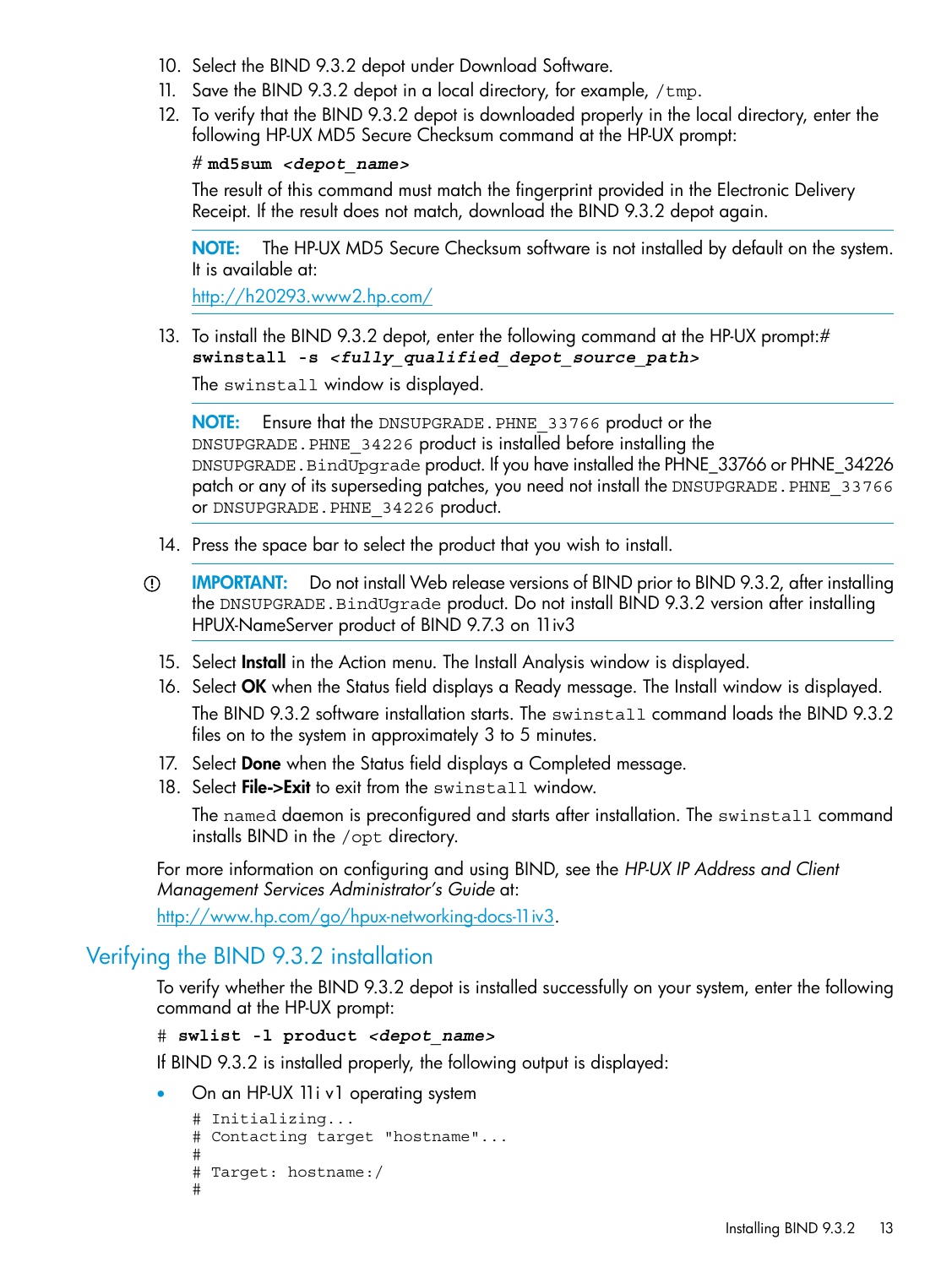BindUpgrade C.9.3.2.N.0 BIND special release upgrade

• On an HP-UX 11i v2 operating system

```
# Initializing...
# Contacting target "hostname"...
#
# Target: hostname:/
#
```
BindUpgrade C.9.3.2.N.0 BIND special release upgrade

#### NOTE:

- 1. For HP-UX 11i v2 and HP-UX 11i v3, It is admin's role to check that the most recent version of /etc/rc.config.d/namesvrs\_dns is in usage, which is located in /usr/newconfig path as /usr/newconfig/etc/rc.config.d/namesvrs\_dns.
- <span id="page-13-0"></span>2. namesvrs\_dns script realtime usage should 'always' be from the /etc/rc.config.d path.

### Unsupported features

The following are the unsupported features in BIND 9.3.2:

- The following BIND 9.2.0 options are not supported in BIND 9.3.2:
	- The allow-v6-synthesis option in /etc/named.conf file
	- The dnssec-makekeyset command
	- The dnssec-signkey command
- <span id="page-13-1"></span>• The mail destination (MD) and mail forwarder (MF) records are obsoleted in BIND 9.3.2. The appropriate mail exchanger (MX) record must be used in the database ( db) files.

### Known problems

The following are known problems in BIND 9.3.2:

- The DNSSEC public key cryptography in BIND 9.3.2 is not backward compatible. If security is enabled for a zone using the previous DNSSEC feature, the zone must be reconfigured for the new DNSSEC feature by generating keys, signing the zone with the newly generated key, and distributing the new public key.
- <span id="page-13-3"></span><span id="page-13-2"></span>The DNSSEC functionality in BIND 9.3.2 is tested only with OpenSSL version A.00.09.07. This functionality may differ with other versions of OpenSSL.

### Related information

<span id="page-13-4"></span>The following sections discuss the documentation available for BIND 9.3.2.

#### **Manpages**

[Table](#page-13-4) 8 describes the manpages distributed with the BIND 9.3.2 depot.

#### Table 8 BIND 9.3.2 Manpages

| Manpage            | <b>Description</b>                                       |
|--------------------|----------------------------------------------------------|
| dnssec-keygen(1)   | Tool to generate keys for DNSSEC                         |
| dnssec-signzone(1) | Tool to sign the DNSSEC zone                             |
| host(1)            | Utility for DNS lookup                                   |
| named-checkconf(1) | Tool to check the syntax of the named configuration file |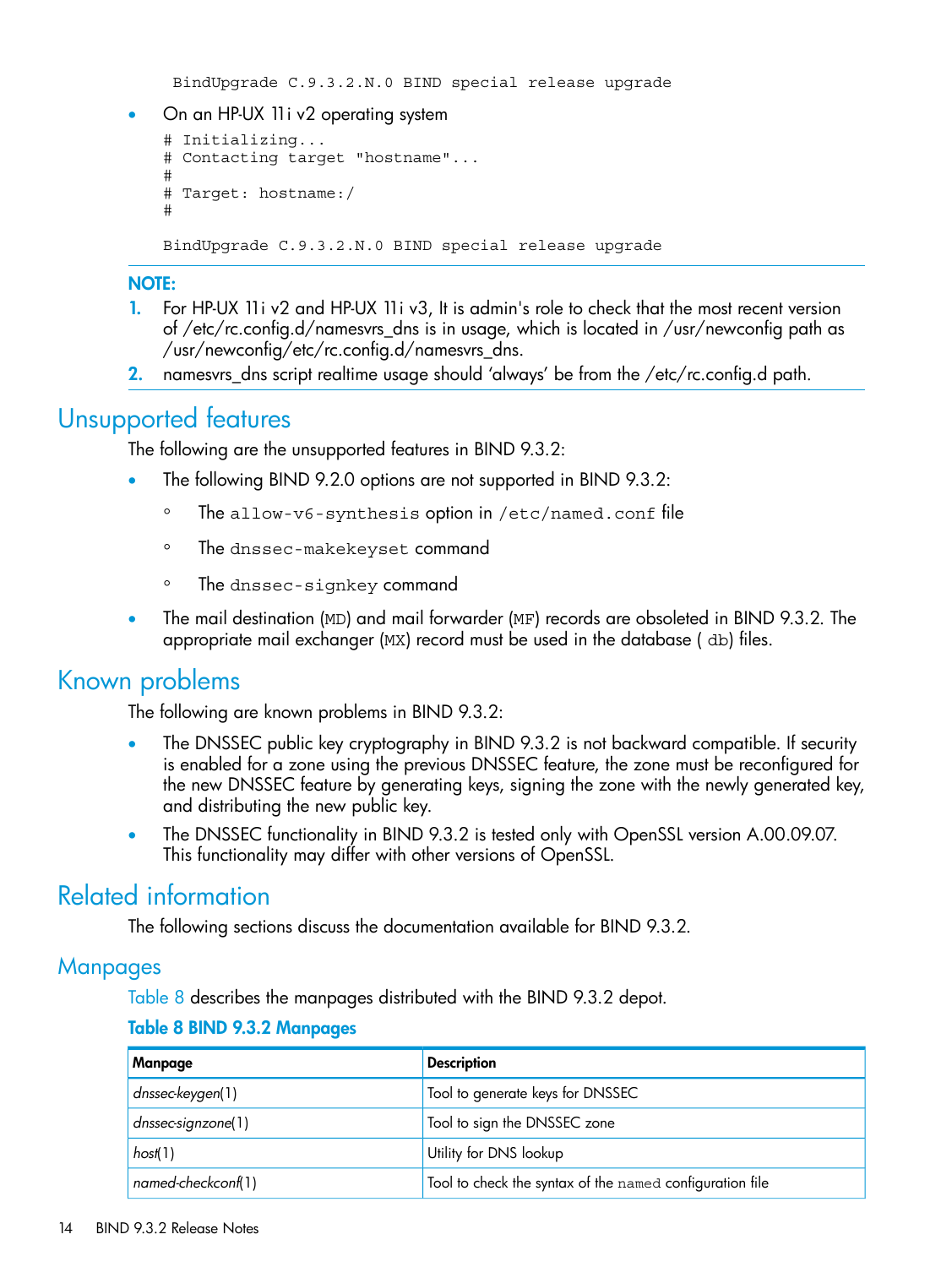| Manpage                  | <b>Description</b>                                                                                                                                                                                                                           |
|--------------------------|----------------------------------------------------------------------------------------------------------------------------------------------------------------------------------------------------------------------------------------------|
| named-checkzone(1)       | Tool to check the validity of a zone                                                                                                                                                                                                         |
| nslookup.1nslookup(1)    | Interactive tool to query name servers                                                                                                                                                                                                       |
| nsupdate(1)              | Utility to update the DNS dynamically                                                                                                                                                                                                        |
| $rndc\text{-}confgen(1)$ | Tool to generate the rndc key                                                                                                                                                                                                                |
| rnc(1)                   | Utility to control the name server control                                                                                                                                                                                                   |
| dig(1)                   | Tool to interrogate DNS servers                                                                                                                                                                                                              |
| hosts_to_na(1M)          | Command to translate host table to name server file format                                                                                                                                                                                   |
| lwresd(1M)               | Daemon to provide name lookup services to clients that use the BIND<br>9 lightweight resolver library                                                                                                                                        |
| named(1M)                | Daemon that reads the BIND configuration file, /etc/named.conf<br>for initial data on resource records, and listens for queries. The named<br>daemon is the Internet domain name server, and it requires superuser<br>privileges to execute. |
| sig_named(1M)            | Daemon that send signals to the domain name server                                                                                                                                                                                           |
| named.conf(4)            | Configuration file for name daemon                                                                                                                                                                                                           |
| rndc.com(4)              | Configuration file rndc                                                                                                                                                                                                                      |

#### Table 8 BIND 9.3.2 Manpages *(continued)*

<span id="page-14-0"></span>The nslookup(1), dig(1M), and host(1) can be used to troubleshoot BIND 9.3.2. For detailed information and examples of utilities and commands listed in [Table](#page-13-4) 8, see the respective manpages.

### Defects fixed in this release

This section discusses the defects fixed in the HP-UX 11i v1, HP-UX 11i v2, and HP-UX 11i v3 operating systems.

It discusses the following topics:

- "Defects fixed in the HP-UX 11i v1 and HP-UX 11i v2 [operating](#page-15-0) systems" (page 16)
- "Defects fixed in the HP-UX 11i v3 [operating](#page-17-0) system" (page 18)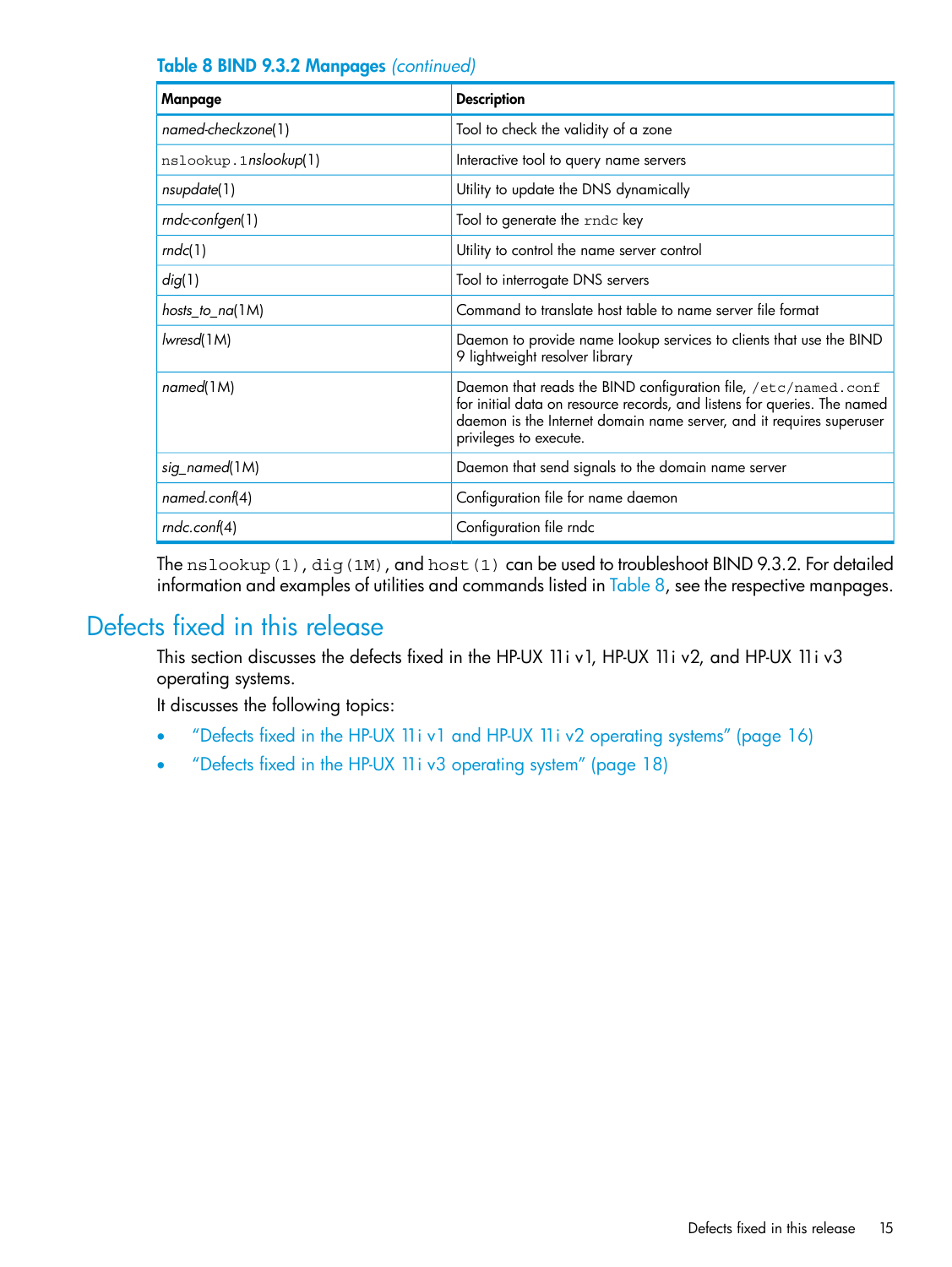### Defects fixed in the HP-UX 11i v1 and HP-UX 11i v2 operating systems

<span id="page-15-0"></span>[Table](#page-15-1) 9 lists the defects fixed in BIND 9.3.2 in both the HP-UX 11i v1 and HP-UX 11i v2 operating systems.

#### <span id="page-15-1"></span>Table 9 Defects Fixed in the HP-UX in HP-UX 11i v1 and HP-UX 11i v2 operating systems

| Defects fixed in BIND 9.3.2(C.9.3.2.15.0)           |                                                                                                                                                                                                                                       |  |
|-----------------------------------------------------|---------------------------------------------------------------------------------------------------------------------------------------------------------------------------------------------------------------------------------------|--|
| QXCR1001455249 (CVE-2015-8000)<br>(Only on 11 iv 1) | named (1M) accepts some records with an incorrect class<br>instead of rejecting them as malformed due to an error in<br>the parsing of incoming responses.                                                                            |  |
| QXCR1001440768 (CVE-2015-5722)                      | BIND servers performing validation on DNSSEC-signed<br>records can be exploited remotely causing denial-of-service.<br>Validating recursive resolvers are at greater risk from this<br>defect.                                        |  |
| QXCR1001445978<br>(Only on 11 iv2)                  | named (1M) exits due to an assertion failure in<br>resolver.cfile.                                                                                                                                                                    |  |
| QXCR1001453568<br>(Only on 11 iv 1)                 | named (1M) runs out of recursive clients and then hangs.                                                                                                                                                                              |  |
| Defects fixed in BIND 9.3.2(C.9.3.2.14.0)           |                                                                                                                                                                                                                                       |  |
| QXCR1001389999(CVE-2014-8500)                       | A flaw in delegation handling could be exploited to put<br>named into an infinite loop, in which each lookup of a<br>name server triggered additional lookups of more name<br>servers.                                                |  |
| QXCR1001432300(CVE-2015-5477)                       | An error in the handling of TKEY queries can be exploited<br>by an attacker for use as a denial-of-service vector, as a<br>constructed packet can use the defect to trigger a REQUIRE<br>assertion failure, causing BIND to exit.     |  |
| QXCR1001432288                                      | BIND under HP-UX 11.23 can still crash in<br>pthread_mutex_destroy().                                                                                                                                                                 |  |
| Defects fixed in BIND 9.3.2(C.9.3.2.13.0)           |                                                                                                                                                                                                                                       |  |
| QXCR1001251264                                      | It is a design limitation in named(1M) due to which the<br>information can be prolonged in the cache beyond the<br>period supposedly allowed by the TTL value, causing<br>named(1M) to potentially return incorrect answers.          |  |
| QXCR1001252460 (Only on 11 iv2)                     | It is a limitation in control scripts of named(1m) due to<br>which named.64 is not getting killed.                                                                                                                                    |  |
| QXCR1001252487 (Only on 11 iv2)                     | Control scripts doesn't handle the scenario where a<br>namesvrs_dns script is already existing in /etc/rc.config.d<br>path.                                                                                                           |  |
| Defects fixed in BIND 9.3.2(C.9.3.2.12.0)           |                                                                                                                                                                                                                                       |  |
| QXCR1001241531                                      | If a record with RDATA in excess of 65535 bytes is loaded<br>into a nameserver, a subsequent query for that record will<br>cause named(1M) to exit. It was a design limitation in<br>named(1M) for handling a query in such scenario. |  |
| QXCR1001241535                                      | named(1M) hangs, not responding to queries or control<br>commands. Specific combinations of RDATA are loaded<br>through cache/authoritative zone to named(1M) and a<br>subsequent query is made.                                      |  |
| Defects fixed in BIND 9.3.2 (C.9.3.2.11.0)          |                                                                                                                                                                                                                                       |  |
| QXCR1001225472                                      | Incorrect data handling causes named to terminate<br>unexpectedly                                                                                                                                                                     |  |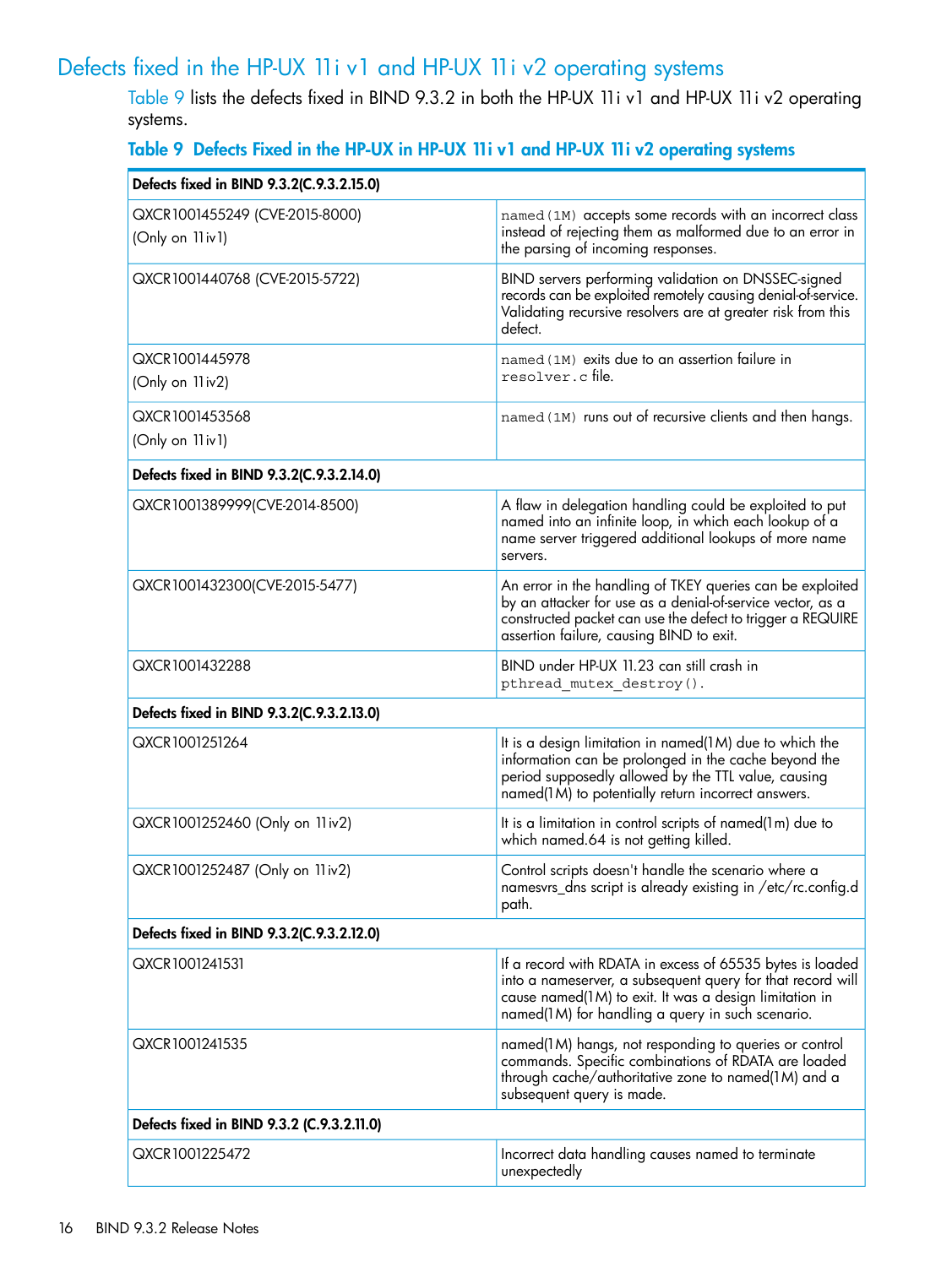### Table 9 Defects Fixed in the HP-UX in HP-UX 11i v1 and HP-UX 11i v2 operating systems *(continued)*

| QXCR1001204866                             | Reverse lookup of the IPv4 DNS server, by executing<br>nslookup(1), results in failure, in case pointer record for<br>the DNS server IP address is missing from the query<br>database, which in turn results in the failure of resolving<br>of DNS server |  |
|--------------------------------------------|-----------------------------------------------------------------------------------------------------------------------------------------------------------------------------------------------------------------------------------------------------------|--|
| QXCR1001075534                             | Reverse lookup of the IPv6 DNS server, by executing<br>nslookup(1), results in failure, in case pointer record for<br>the DNS server IP address is missing from the query<br>database, which in turn results in the failure of resolving<br>of DNS server |  |
| Defects fixed in BIND 9.3.2 (C.9.3.2.10.0) |                                                                                                                                                                                                                                                           |  |
| QXCR1001180790                             | The named(1M) crashes, if subsequent queries are sent to<br>cache an invalid record.                                                                                                                                                                      |  |
| Defects fixed in BIND 9.3.2 (C.9.3.2.9.0)  |                                                                                                                                                                                                                                                           |  |
| QXCR1001118561                             | When multiple threads try to acquire locks, there is a race,<br>because the lock handling mechanism is not synchronized.<br>This causes the named daemon to abort.                                                                                        |  |
| QXCR1001154168                             | The named daemon allows specific packets to servers that<br>causes named(1M) to crash                                                                                                                                                                     |  |
| QXCR1001134927                             | A 64-bit binary for named(1M) is not available with BIND<br>$9.3.2$ on HP-UX 11 i $v2$ .                                                                                                                                                                  |  |
| Defects fixed in BIND 9.3.2 (C.9.3.2.8.0)  |                                                                                                                                                                                                                                                           |  |
| QXCR1001090076                             | When the rndc utility is terminated, named(1M) does not<br>shut down.                                                                                                                                                                                     |  |
| QXCR1001079458                             | While reloading the server using rndc(1), named(1M)<br>consumes more memory.                                                                                                                                                                              |  |
| QXCR1001092088                             | While using recursive resolvers with the DNSSEC validation<br>option enabled, the DNSSEC query to the nameserver<br>returns a message of SERVFAIL or validation failure.                                                                                  |  |
| QXCR1001092086                             | When old signatures are retained in the named cache,<br>validation failures occur.                                                                                                                                                                        |  |
| Defects fixed in BIND 9.3.2 (C.9.3.2.7.0)  |                                                                                                                                                                                                                                                           |  |
| QXCR1000952300                             | The named daemon does not behave as expected for<br>certain messages.                                                                                                                                                                                     |  |
| QXCR1000991848                             | The nameserver caches invalid responses from the<br>additional section of the response packet while processing<br>recursive client queries.                                                                                                               |  |
| QXCR1001009615                             | The nameserver sometimes returns invalid CNAME or<br>DNAME responses.                                                                                                                                                                                     |  |
| QXCR1001004094                             | The nameserver sometime returns invalid NXDOMAIN<br>responses.                                                                                                                                                                                            |  |
| QXCR1000962881                             | When named is started in a chroot environment, the<br>following error is displayed: open (/dev/po11)<br>failed: No such file or directory                                                                                                                 |  |
| Defects fixed in BIND 9.3.2 (C.9.3.2.4.0)  |                                                                                                                                                                                                                                                           |  |
| QXCR1000848700                             | Some DNS responses arriving at the host are not being<br>delivered to the /usr/sbin/ named process but instead<br>are directed to other processes running on the same host.                                                                               |  |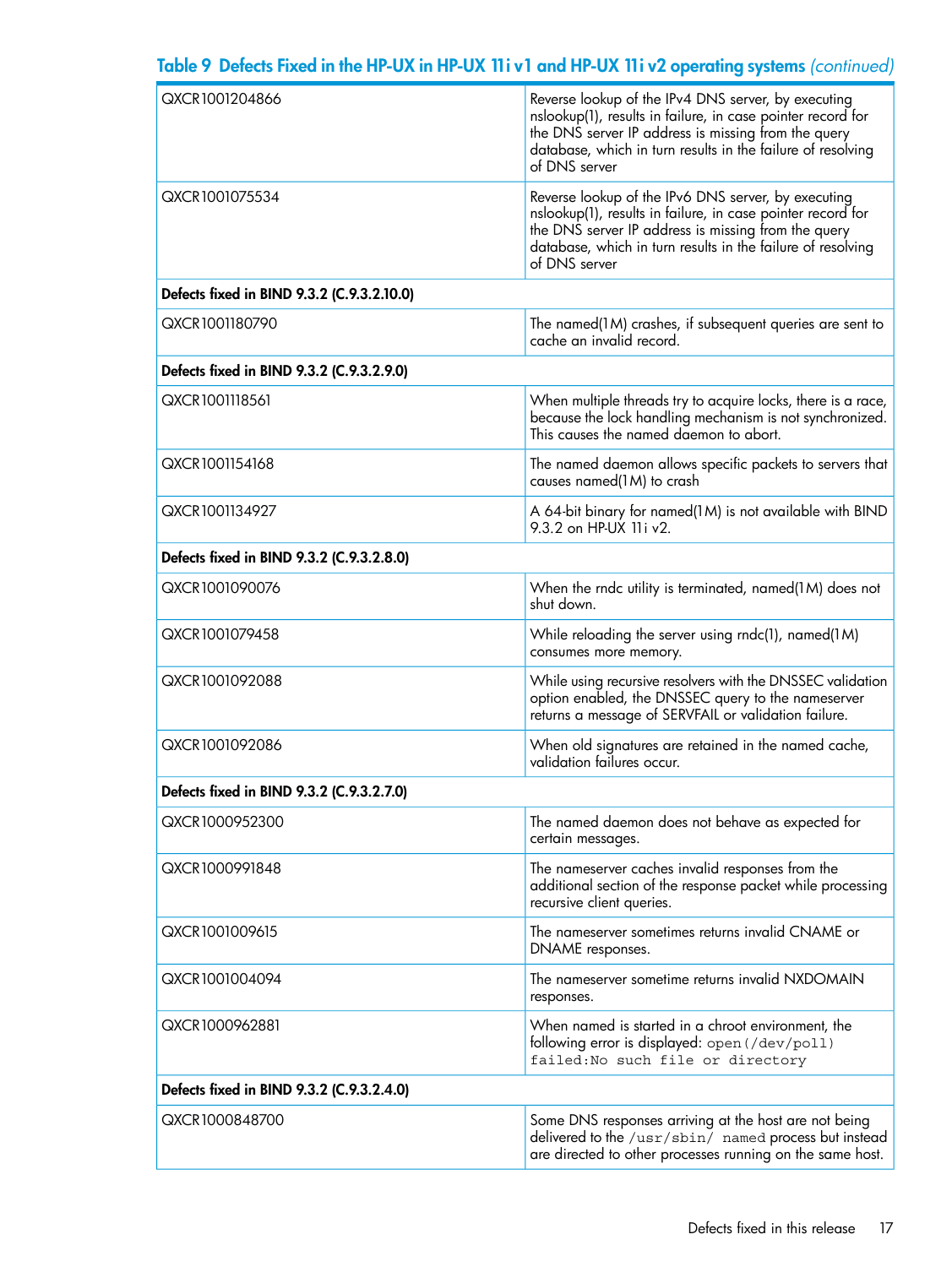#### The TCP accept() call fails to create the new connection socket and logs one of the following errors QXCR1000879111 internal accept: accept() failed: Too many open files internal\_accept: fcntl() failed: Too many open files The closure criteria for sockets lead to inconsistent states in the socket module. QXCR1000848714 Using the rrset-order option with value fixed in the /etc/named.conf file displays the following error message: QXCR1000886576 rrset-order: order 'fixed' not fully implemented. The return values from the OpenSSL library functions are not checked properly in DNS code. QXCR1000893386 Some filesets are not installed when BIND 9.3.2 is upgraded to a higher version QXCR1000874093 DNSSEC Lookaside Validation (DLV) processing does not handle unknown signature algorithms correctly. QXCR1000924015 Defects fixed in BIND 9.3.2 (C.9.3.2.3.0) The rndc recursing output file named.recursing contains old data. QXCR1000577501 QXCR1000821672 Forgery resilience needs more improvements. Defects fixed in BIND 9.3.2 (C.9.3.2.2.0) JAGag45362 Query ID generation is cryptographically weak. Defects fixed in BIND 9.3.2 (C.9.3.2.1.0) JAGag32951 named(1M) does not handle queries of type ANY properly. named(1M) aborts unexpectedly under certain circumstances. JAGag32950 Under certain circumstances, DNSSEC utilities do not work properly. JAGag24093 Defects fixed in BIND 9.3.2 (C.9.3.2.0.0) JAGag14593 BIND does not handle SIG records properly. JAGag14592 BIND does not handle recursive queries properly. BIND 9.x does not handle AXFR/IXFR responses properly in certain scenarios. JAGag07595 BIND 9.3.2 must be enabled on the HP-UX 11i v1 and v2 operating systems. JAGaf71605

### Table 9 Defects Fixed in the HP-UX in HP-UX 11i v1 and HP-UX 11i v2 operating systems *(continued)*

### <span id="page-17-1"></span><span id="page-17-0"></span>Defects fixed in the HP-UX 11i v3 operating system

[Table](#page-17-1) 10 lists the defects fixed in BIND 9.3.2 in the HP-UX 11i v3 operating system.

### Table 10 Defects Fixed in the HP-UX 11i v3 Operating System

| Identifier                                | Description |
|-------------------------------------------|-------------|
| Defects fixed in BIND 9.3.2(C.9.3.2.15.0) |             |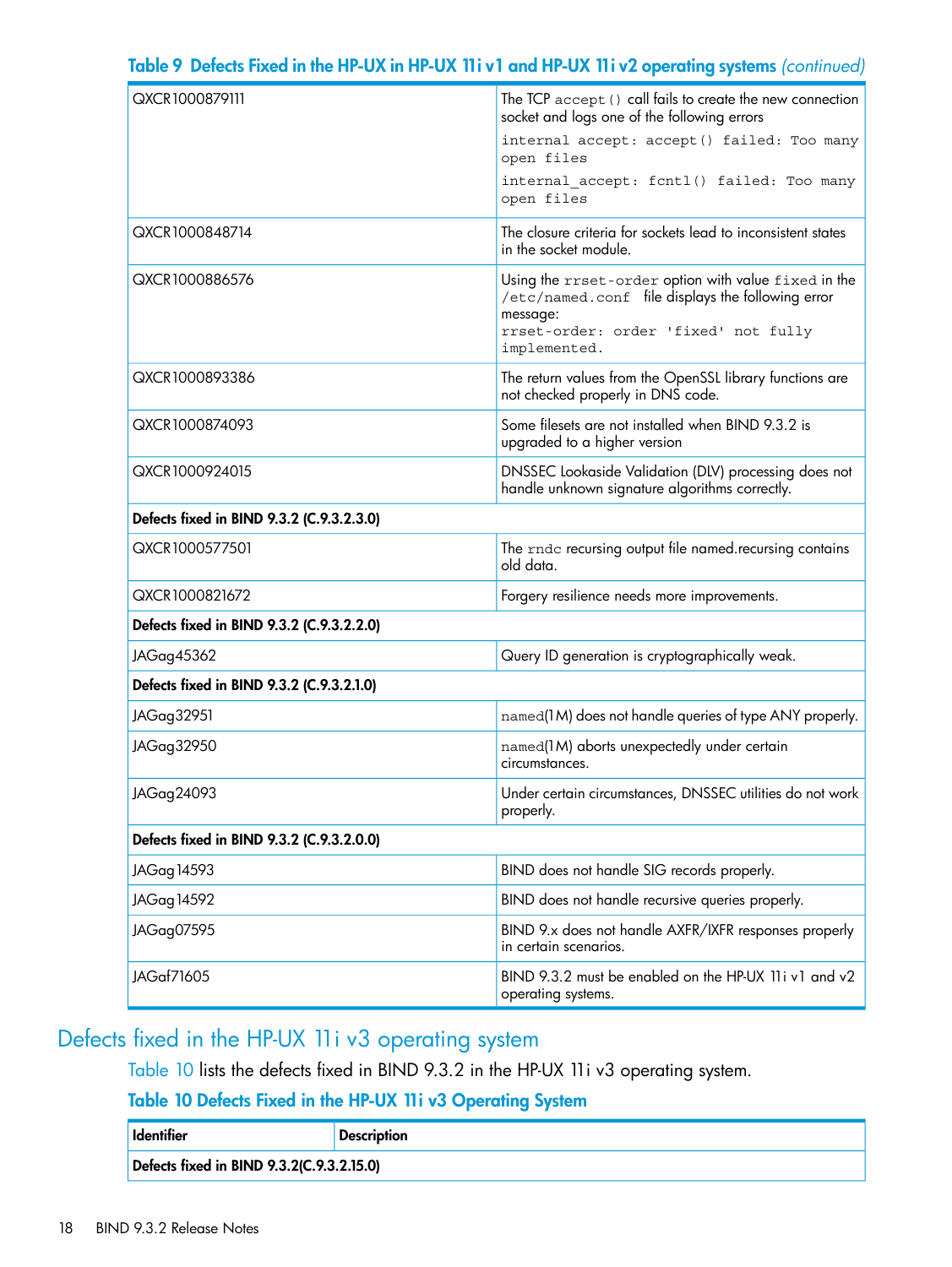### Table 10 Defects Fixed in the HP-UX 11i v3 Operating System *(continued)*

| QXCR1001251264                             | It is a design limitation in named(1M) due to which the information can be prolonged<br>in the cache beyond the period supposedly allowed by the TTL value, causing<br>named(1M) to potentially return incorrect answers.         |  |  |
|--------------------------------------------|-----------------------------------------------------------------------------------------------------------------------------------------------------------------------------------------------------------------------------------|--|--|
| QXCR1001252460                             | It is a limitation in control scripts of named(1m) due to which named.64 is not getting<br>killed.                                                                                                                                |  |  |
| <b>Identifier</b>                          | <b>Description</b>                                                                                                                                                                                                                |  |  |
| Defects fixed in BIND 9.3.2(C.9.3.2.14.0)  |                                                                                                                                                                                                                                   |  |  |
| QXCR1001241531                             | If a record with RDATA in excess of 65535 bytes is loaded into a nameserver, a<br>subsequent query for that record will cause named(1M) to exit.It was a design<br>limitation in named(1M) for handling a query in such scenario. |  |  |
| QXCR1001241535                             | named(1M) hangs, not responding to queries or control commands. Specific<br>combinations of RDATA are loaded through cache/authoritative zone to named(1M)<br>and a subsequent query is made.                                     |  |  |
| Defects fixed in BIND 9.3.2 (C.9.3.2.13.0) |                                                                                                                                                                                                                                   |  |  |
| QXCR1001225472                             | Incorrect data handling causes named to terminate unexpectedly                                                                                                                                                                    |  |  |
| Defects fixed in BIND 9.3.2 (C.9.3.2.12.0) |                                                                                                                                                                                                                                   |  |  |
| None                                       | No new defects are fixed in this version                                                                                                                                                                                          |  |  |
| Defects fixed in BIND 9.3.2 (C.9.3.2.11.0) |                                                                                                                                                                                                                                   |  |  |
| QXCR1001180790                             | The named(1M) crashes, if subsequent queries are sent to cache an invalid record.                                                                                                                                                 |  |  |
|                                            | Defects fixed in BIND 9.3.2 (C.9.3.2.10.0)                                                                                                                                                                                        |  |  |
| QXCR1001118561                             | When multiple threads try to acquire locks, there is a race, because the lock handling<br>mechanism is not synchronized. This causes the named daemon to abort.                                                                   |  |  |
| QXCR1001154168                             | The named daemon allows specific packets to servers that causes named(1M) to<br>crash.                                                                                                                                            |  |  |
| Defects fixed in BIND 9.3.2 (C.9.3.2.9.0)  |                                                                                                                                                                                                                                   |  |  |
| QXCR1001090076                             | When the rndc utility is terminated, named(1M) does not shut down.                                                                                                                                                                |  |  |
| QXCR1001079458                             | While reloading the server using rndc(1), named(1M) consumes more memory.                                                                                                                                                         |  |  |
| QXCR1001092088                             | While using recursive resolvers with the DNSSEC validation option enabled, the<br>DNSSEC query to the nameserver returns a message of SERVFAIL or validation failure.                                                             |  |  |
| QXCR1001092086                             | When old signatures are retained in the named cache, validation failures occur.                                                                                                                                                   |  |  |
| Defects fixed in BIND 9.3.2 (C.9.3.2.8.0)  |                                                                                                                                                                                                                                   |  |  |
| QXCR1000952300                             | The named daemon does not behave as expected for certain messages.                                                                                                                                                                |  |  |
| QXCR1000991848                             | The nameserver caches invalid responses from the additional section of the response<br>packet while processing recursive client queries.                                                                                          |  |  |
| QXCR1001009615                             | The nameserver sometimes returns invalid CNAME or DNAME responses.                                                                                                                                                                |  |  |
| QXCR1001004094                             | The nameserver sometime returns invalid NXDOMAIN responses.                                                                                                                                                                       |  |  |
| QXCR1000962881                             | When named is started in a chroot environment, the following error is displayed:<br>open(/dev/poll) failed: No such file or directory                                                                                             |  |  |
| Defects fixed in BIND 9.3.2 (C.9.3.2.6.0)  |                                                                                                                                                                                                                                   |  |  |
| QXCR1000848700                             | Some DNS responses arriving at the host are not being delivered to the /usr/sbin/<br>named process but instead are directed to other processes running on the same host.                                                          |  |  |